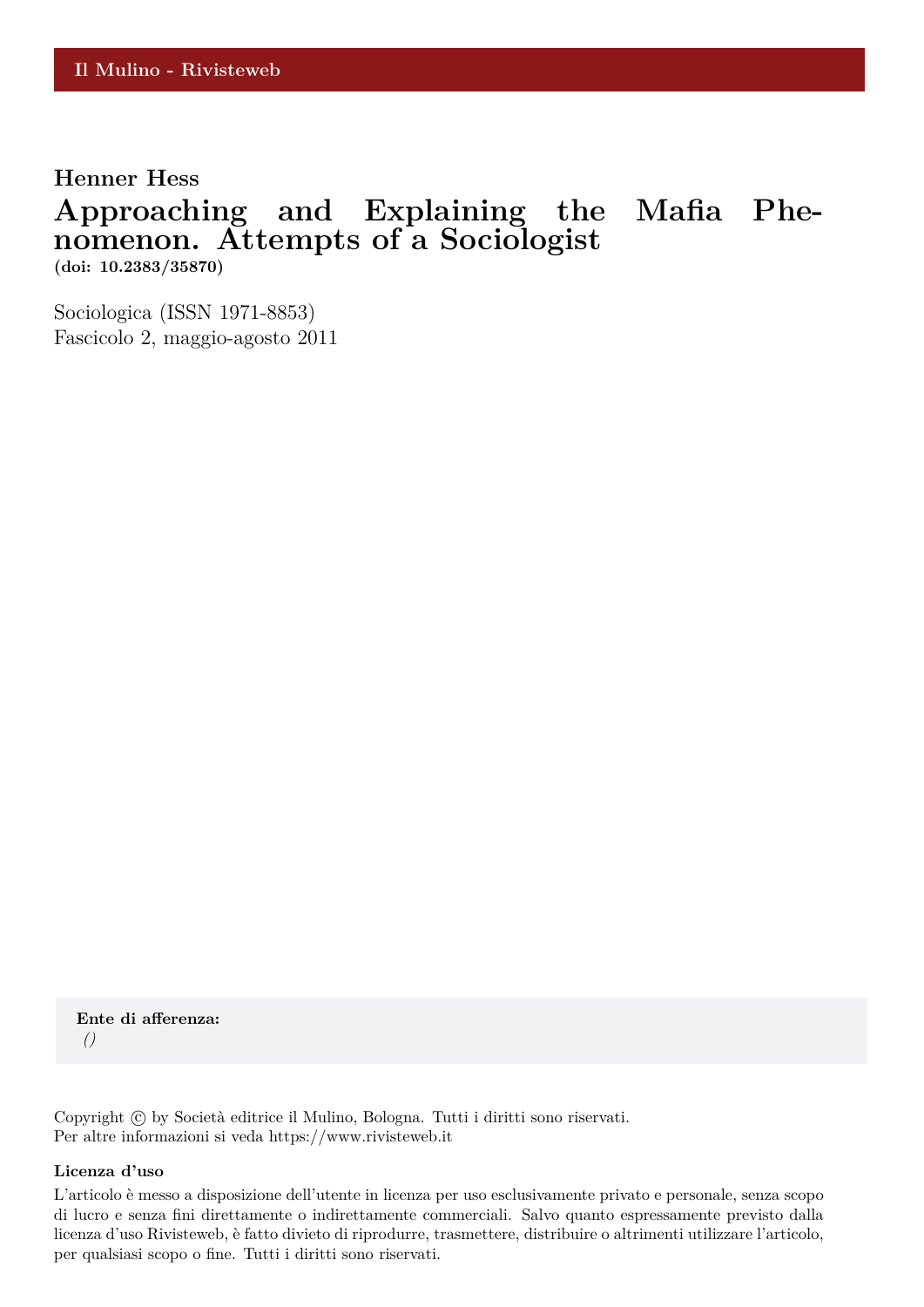Symposium / "Telling about the Mafia": Research, Reflexivity, and Representation, edited by Marco Santoro

# **Approaching and Explaining the Mafia Phenomenon**

## Attempts of a Sociologist

*by* Henner Hess

doi: 10.2383/35870

#### **xIntroduction: How I Happened to Get Interested in the mafia**

I went to Sicily for the first time in 1962, when I was still studying sociology at the University of Heidelberg. The fall of that year I spent in Partinico, a small town south of Palermo, as part of my research on non-violent social action. It may seem a little bit strange to go to Sicily to study non-violence, but in Partinico one could meet and talk to and observe the actions of Danilo Dolci, at the time next to Martin Luther King probably the most famous living representative of non-violence. He had, in 1957, received the International Lenin Peace Prize, and everybody called him the Sicilian Gandhi. In Partinico he had founded the *Centro studi e iniziative per la piena occupazione*, where he gathered a group of collaborators from Italy and other European countries. His interviews and discussions with common people were assembled in his two most successful books: *Banditi a Partinico* and *Inchiesta a Palermo*, both published in 1956. In 1960 he had published *Spreco*, a collection of studies on the waste of human and natural resources. In this book, he identified three main reasons for the lack of any development in Western Sicily: the passiveness of the people, the corruption of politicians, and the violence with which every reformist movement was repressed. To mobilize the people he relied, apart from his writings, on Gandhi's favored method, widely publicized hunger strikes.

The first time I met Dolci, a tall and heavy, open and very likeable man, he was in the middle of such a hunger strike. All day he rested on a bed in the living room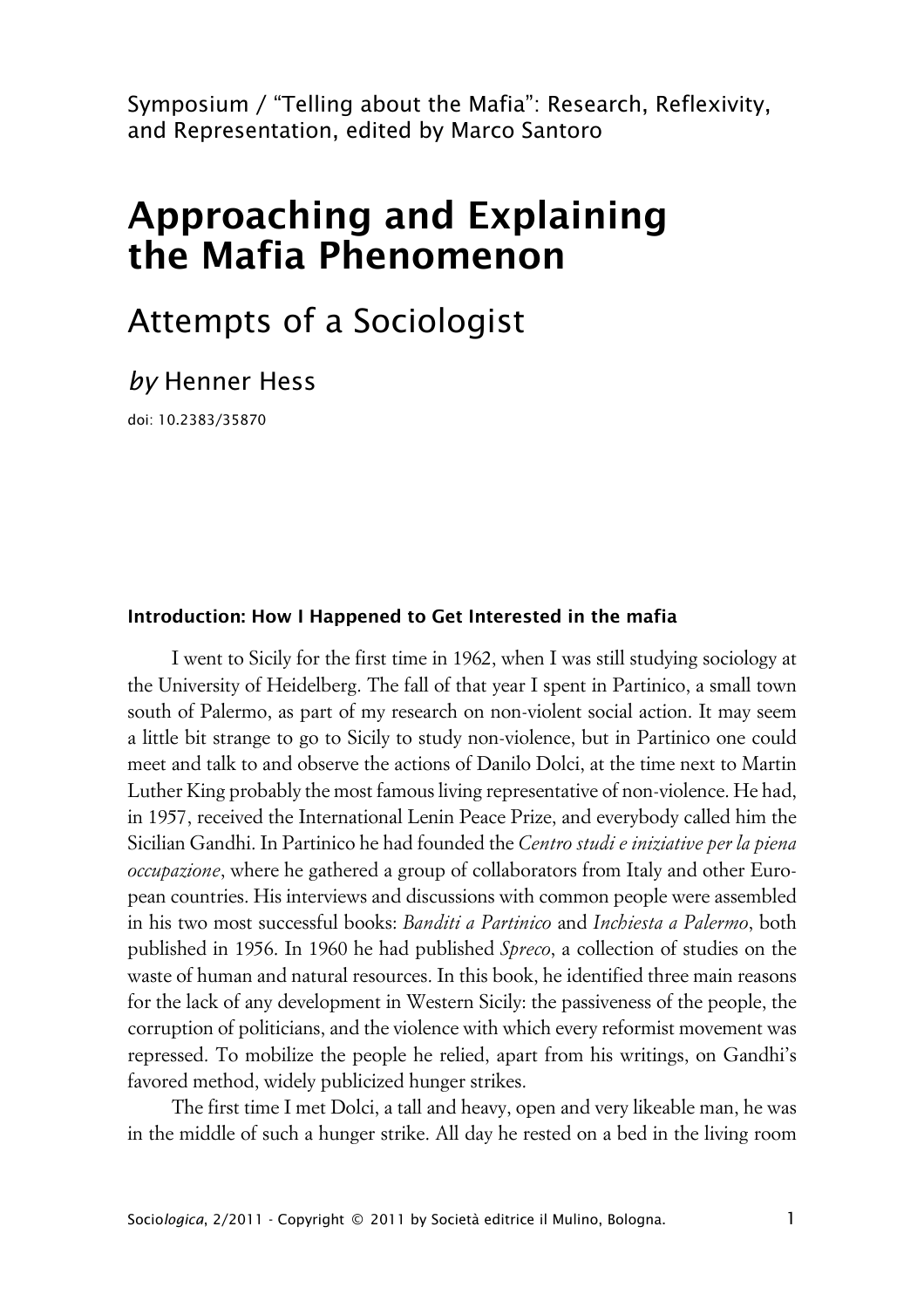of his small house, where everybody could enter and speak with him. But many did not dare to. Dolci had just started a campaign – of which the hunger strike was part – to dam the river Iato, build an irrigation system, and use the water to develop the agriculture of the region. The project was somehow stuck, and Dolci was eager to mobilize the people and have them put pressure on the responsible administrations. The project did not please everybody. Above all, it did not please the owners of water sources, who were able to sell their water at high prices, or the owners of plantations already irrigated, who feared the competition. As Dolci explained, there were mafiosi involved on both sides; some defended the mentioned vested interests, others supported the owners of trucks who would profit from moving earth and building materials. It seemed all rather complicated to me, but one thing was clear enough: the remarkable role violence played in economic and social relations. From Dolci's books you could, by the way, learn the same main lesson: violence was an everyday phenomenon, while human life and social relations outside of the family were of negligible importance.

There are in *Spreco* twelve pages of an interview which seem to me of great interest with regard do the ambivalent phenomenon of the mafia. Two peasants talk about Genco Russo, the mafia boss of Mussomeli, a small village in the center of Sicily. One of the peasants is a friend of Russo's, the other just an admirer. They talk about Russo's career from simple herdsman to powerful landowner, about the crimes which he was reproached for having committed but which had never been proved, about his relations to a number of politicians for whom he had campaigned. They allude to all the mediations Russo was involved in. They call Russo "the one who mediates quarrels and conflicts." Then Dolci speaks with Russo himself, and Russo paints his portrait as a benefactor, someone who cannot refuse anything to anybody. "I was born this way," he says, "I try to be helpful to anybody who asks me a favor, it's in my nature. After the first one, to whom I had been of service, a second came and it finally became a habit. That's the way my reputation was established." Here we have all the ideology that legitimizes the mafioso – and which he probably believes in (at least the traditional *uomo d'onore* believed in) himself.<sup>1</sup>

In 1962, Palermo was in the middle of a ferocious mafia war. (Clan wars are, by the way, inherent to the mafia and the best proof against the idea of a centralized organization.) Everyday the newspapers were full of reports on

<sup>1</sup> Later on, I came across another, similar portrait of "Don" Calogero Vizzini, boss of Villalba, in Montanelli 1958. A number of novels I read at the time depicted the same picture, among them Tomasi di Lampedusa 1958, Sciascia 1961a, and Loschiavo 1962. The *mafiosi* of that time seemed to be wholly different people compared to today's gangsters – or is it just that a certain romanticism surrounding them has evaporated?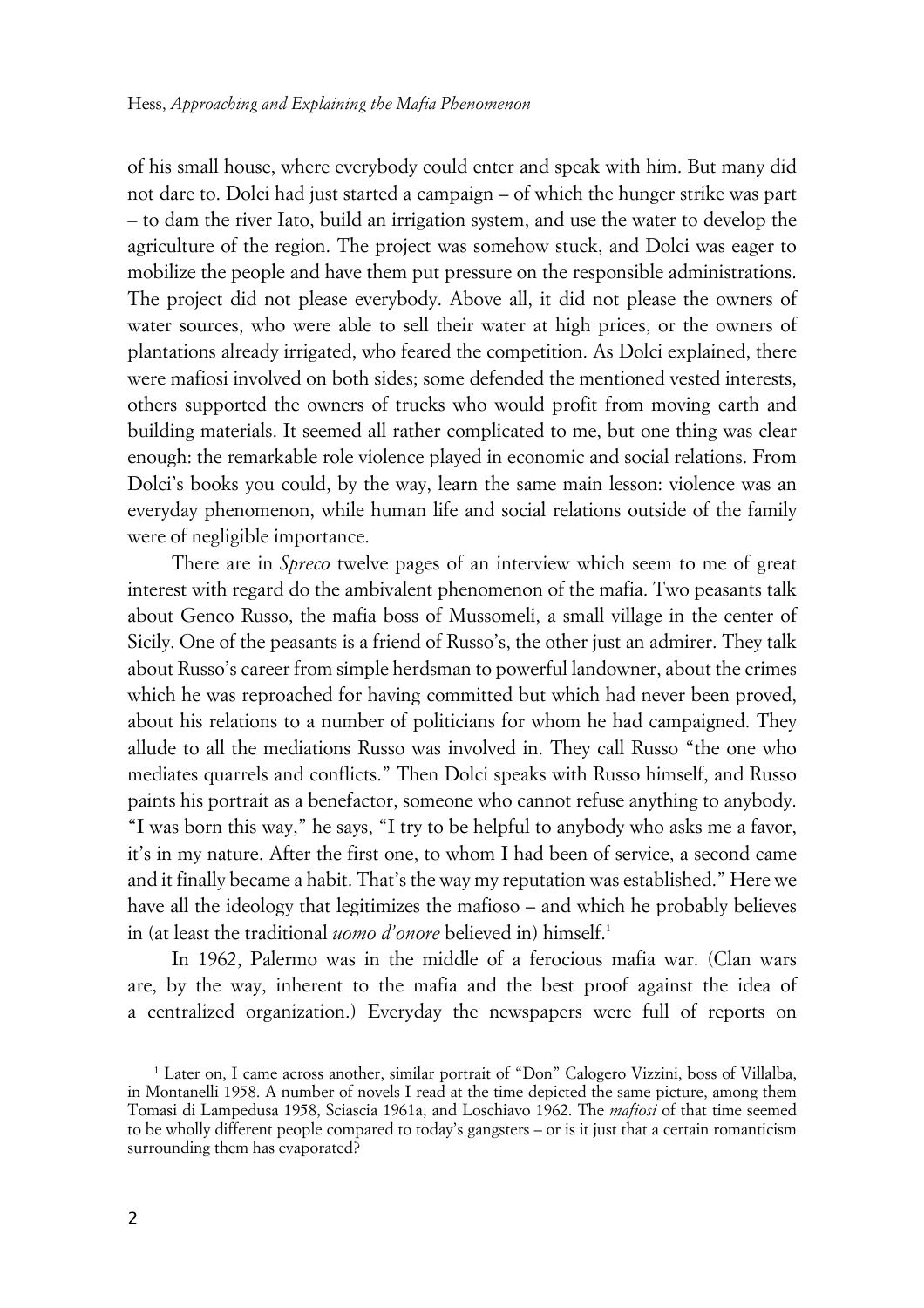this war. Michele Pantaleone's interesting book *Mafia e potere* had just been published. Here you could read about the long history of collaborations between criminals and politicians, exchanging support at the elections for protection against prosecution. After three months in Sicily I went back to Germany and, then, to the United States where I spent a year to continue my research on non-violence, notably in Georgia and Alabama with Martin Luther King.

But Sicily had fascinated me, and I wanted to know more about the terrible, but fascinating phenomenon of the mafia. I started to read the classical studies (Alongi, Cutrera, Franchetti and Sonnino, Colajanni, Mosca, etc.) as well as the contemporary authors (Novacco, Renda, Candido, Romano, Maxwell, Hobsbawm, etc.). I traveled back to Sicily and talked to everybody who might have some valuable information for me. I visited Leonardo Sciascia who was, at the time, still teaching at a school in Caltanissetta, right in the center of Sicily. Sciascia presented me with his collection of essays *Pirandello e la Sicilia*, which included a chapter called *La mafia*. In this chapter there is a definition of the phenomenon: "An association of wrongdoers who strive to illegally enrich themselves and who pose as parasitic intermediaries, mostly by means of violent acts, between ownership and labor, between production and consumption, between citizen and State."<sup>2</sup> A short and useful definition that certainly covered the main points, but for me as a sociologist it remained too general. I was looking for detailed answers to precise questions. My questions were, maybe, simple, even naive from the viewpoint of, for instance, a historian overlooking a vast landscape. But they were questions that had not been answered, because they had apparently not been posed yet, at least not in the framework of sociological theory and with the help of sociological concepts. How does one become a mafioso? What is the structure of their criminal organization? What are the functions of mafioso behavior? I tried to find the answers by analyzing as many concrete cases as I could get hold of. I went to the archives, spent a whole (and very cold, no heating system there!) winter in the *Archivio di Stato* in Palermo. Unfortunately, one was only allowed to consult the material dating back at least seventy years. I chose the decade from 1880 to 1890 – and almost drowned in the mass of *fascicoli* where police reports from the villages, anonymous letters, court records and the like were lumped together. It seemed that nobody had ever looked at them after they had been put away.

Apart from those most important sources, I tried, of course, to get acquainted with more recent cases which I found in the literature or which knowledgeable

<sup>2</sup> Translated from Sciascia 1961b, 168.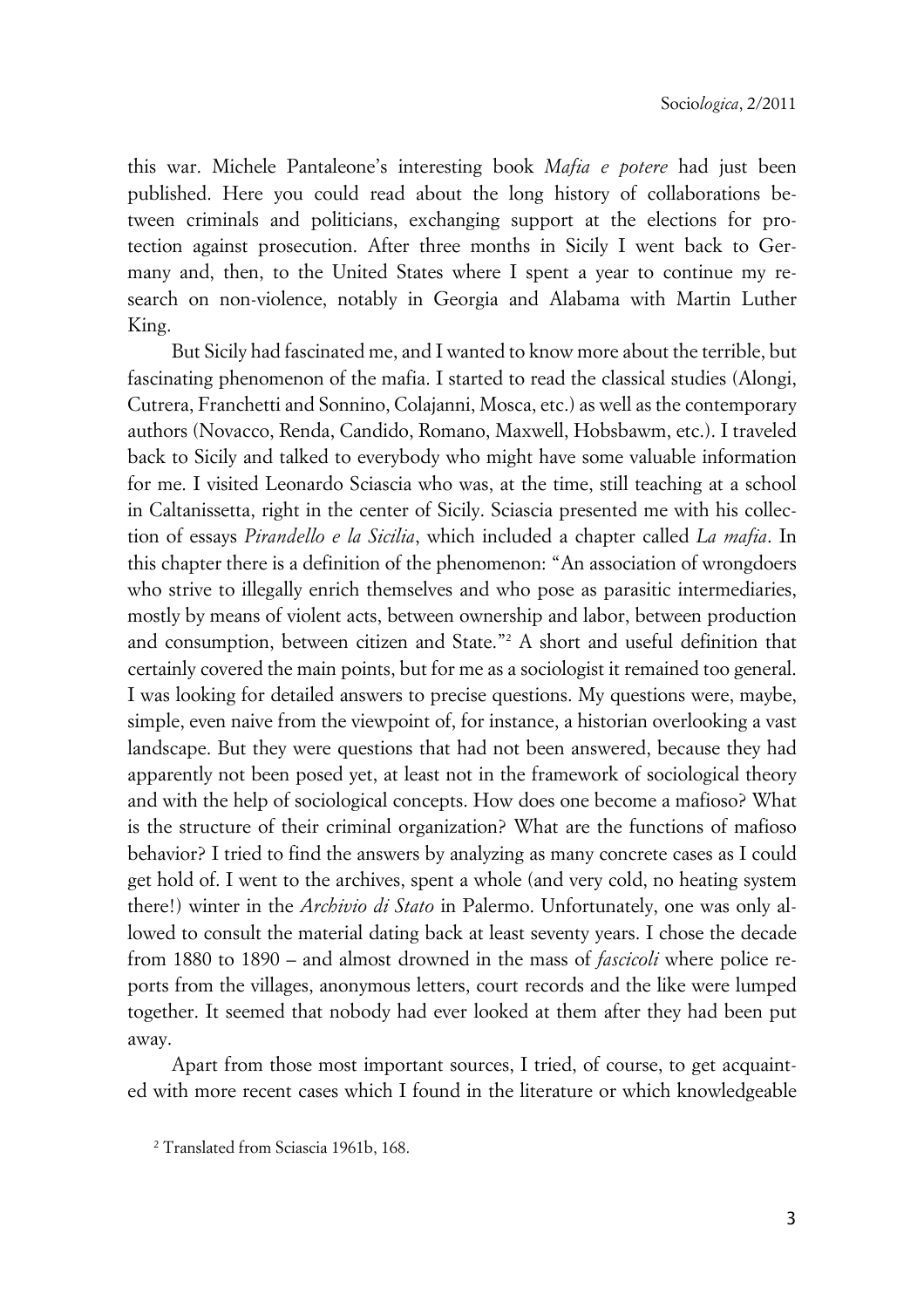people could tell me about. I have done this again while writing the resumé I give below (though there probably are a lot more valuable recent contributions which, unfortunately, have not come to my knowledge – my fault). My essential answers were developed on the basis of the old material from the archives, and the model was then checked against new facts. One review in an Italian newspaper accused me (in 1973 after the publication of the Italian translation) of writing about *la mafia del nonno*. True enough – but the *nonno* seems still alive in many respects. Even today, although the changes of the last two decades seem remarkable.

I won't dwell here on the history of the mafia phenomenon. It has been treated often and much better than I could do it by other authors. It seems quite clear that the important role local strong-arm men played in Sicily was an outcome of the long tradition of weak and far-away governments which could not establish state power with all its functions in a neglected and sometimes hardly accessible colony. The *mafioso* was always an ambivalent figure. He was, of course, a dangerous criminal as far as the law of the state was concerned, but in the eyes of many Sicilians, that did not automatically discredit anybody. The state was considered by many as a foreign power that levied taxes and forced sons into military service, while it was incapable of running efficient administrations or protecting the people (and protecting the ruling classes against the people). Besides the fear of reprisal at the hands of the *mafiosi*, the subcultural norms of *omertà* guaranteed almost total non-cooperation with the administration of justice.<sup>3</sup> And without complaints, reports, depositions by witnesses and so on, the effectiveness of this administration was severely restricted. The *mafioso*, on the other hand, was at least effective; and not only (even if foremost) in the service of the ruling class. When you were in trouble, you could turn to him and ask for help; when you needed protection; when you needed negotiation with cattle-thieves; when you needed a middle-man; when you needed a connection to the capital of the province, to Palermo or even to Rome, the *mafioso* was often ready to help. Months or years later, he would ask for some "small favour," such as cutting down the olive trees of a land-owner who refused protection, or casting your vote for the candidate the *mafioso* had recommended. Gradually, you became his client, the patron-client relationship being the most important other than blood ties in all traditional societies. The *mafioso* was feared, to be sure, but he also commanded admiration as the quintessential *uomo di rispetto* or *uomo d'onore* in a society where respect and honour meant everything.

<sup>&</sup>lt;sup>3</sup> The existence of a specific subculture had always been a main point in explaining why the mafia flourished in Sicily (and my book, as well, contains the description of a specific subcultural normative system), but the topic has been treated since in a much more sophisticated theoretical way; see for instance Santoro 2000.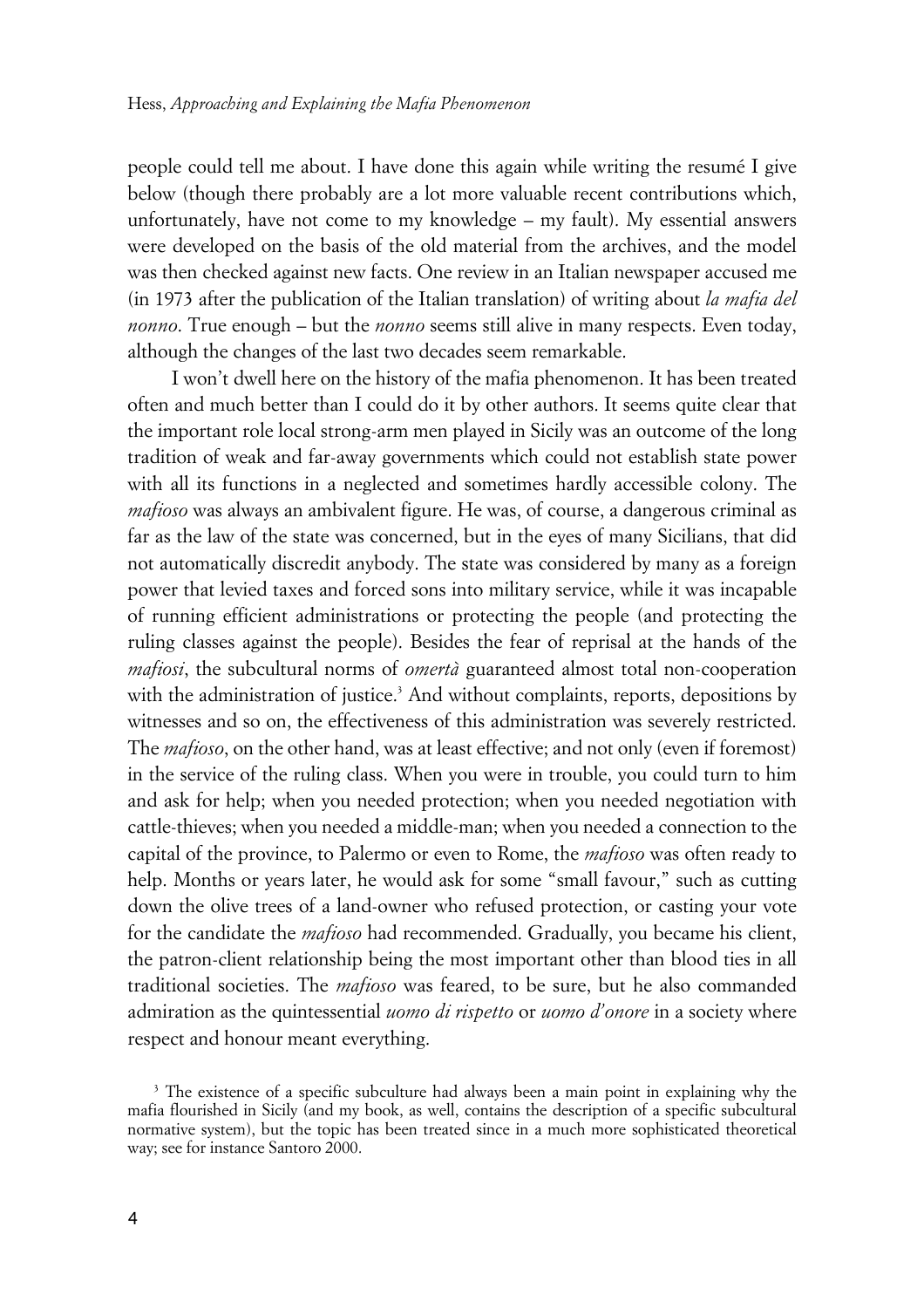I also won't dwell on the changes during the last decades. The events of the past thirty or so years indicate some success in weakening the power of the *mafiosi*. In this context, five points stand out: the involvement in the drug trade which generated wealth but undermined legitimacy; the rigorous criminal prosecution; the mafia's counterproductive reign of terror against state officials; the disintegration of the *partito* networks; and finally the increasing number of *pentiti* who break the *omertà* and give evidence. Nevertheless, one cannot be sure whether optimism is justified. Has the very special mafia phenomenon turned into ordinary organized crime – or will Lampedusa, after all, be right in the end with his conviction that Sicilians always tend to *cambiare tutto per non cambiare nulla*? Reflections on this I will leave to more competent analysts. I will, instead, give a short sketch of the topics which – according to the commentaries on my book – could be regarded as the special contribution the book added to the study of the mafia: the careers of mafiosi, the structure of mafiose groupings and the functions of mafiose behavior, i. e. the special approach to the phenomenon through the use of sociological concepts.

#### **xCareers**

To become a *mafioso* one passes through a number of stages, and the concept of career is as useful here as it is in the analysis of any other profession – with the difference, of course, that the stages and the *rites de passage* are informal and in no way regulated as the stages in the career of a lawyer or a physician are. An informal career is always open, the passing from one stage to the next is never a sure thing; of those who start the race, many never arrive at the finishing line. In fact, many in the beginning do not even have a clear goal in mind, but just the next step.

Well-known *mafiosi* are usually rich and influential men, members of the middle classes, and they are usually described as such without paying much attention to the facts of their origin and ascension. At a closer look it turns out that most of them had been born to poor people, to small tenants, day labourers, herdsmen. Crime for them is, if they are clever and lucky, a means of social advancement. And usually not just any crime, but an act of violence, a hold-up, a murder, a *delitto d'onore*. The act of violence leads to the discovery of power, the discovery that it is possible to manipulate other people and gain not only outward advantages but a deep psychological satisfaction from the imposition of one's own will. A decisive step is the confrontation with law enforcement following the crime. Some escape to the mountains and become bandits. Some are convicted and end up in prison. Some are never tried or are acquitted. And typically not acquitted for proved innocence but for lack of evid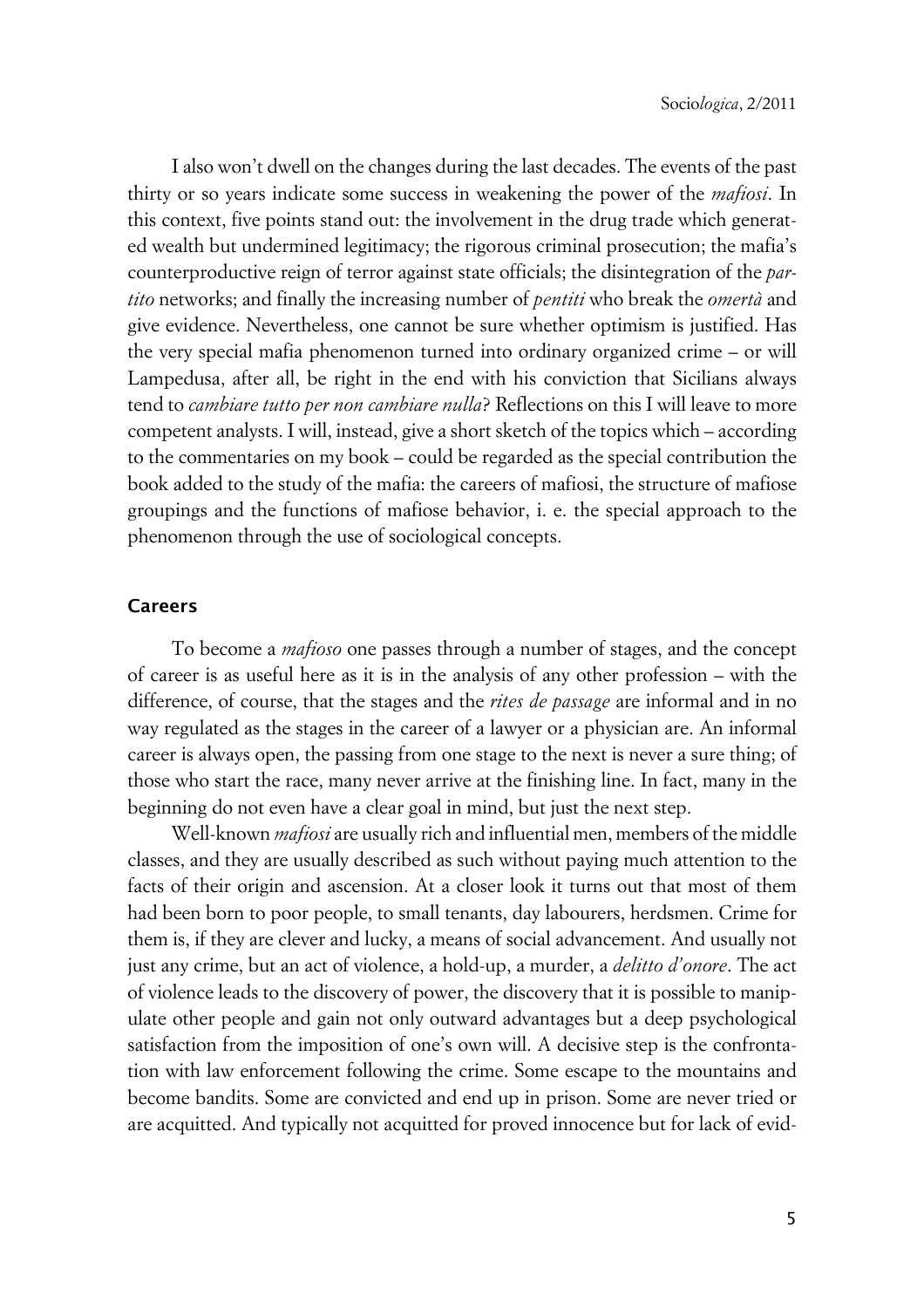ence. This becomes the second vital selection criterion. It proves, on the one hand, a man's ability to silence witnesses and, on the other hand, the existence of influential friends and protectors. The former might just be due to the rules of *omertà*, the latter only perceived as such by the public (while the culprit only creates his *partito* subsequently). But, nevertheless, the first acquittal after the first trial strengthens a young man's sense of power and consolidates his position towards the outside world. He begins to be respected and feared.

New possibilities are opened up. The most important of these is recognition as a possibly valuable picciotto by established mafiosi. An uomo di rispetto mentions him with commendation and respect and tries to draw him into his clientele by demanding services from him (or rather giving him the chance to discharge such services) and offering him his protection. This process which is entirely informal, without any rigid rules, and may take different forms in detail, has frequently been simplified into admission into a secret society. Combined with this process, or sometimes independently of it, a second process occurs: the assignment of a mafioso's functions. A landowner or gabellotto or the owner of some legal or illegal business employs the novice who has proved himself by the successful use of force. Others turn to him to ask his support as a mediator. A mafioso is made by complementary action of others. Mafioso non è chi si sente mafioso, ma chi è considerato come tale. Il pubblico fa il mafioso - as an interviewee in Trapani expressed it (a nice example for the explanatory power of criminological labelling theory!).

If a young *mafioso* is ambitious, he will, after a while, clash with the older boss and finally replace him. The next step is the monopolization of power in a certain territory, fighting off competitors. Then comes the attempt to legalize his social standing, transferring illegal income into legal holdings, and, finally, the creation of an aura of legitimization of his role of mediator and protector. In the traditional society, the established *mafioso* represented a certain ideal: a strong and somehow mysterious man, an independent man, someone who did not have to do manual work, someone profiting from the admiration offered to *civili* and *galantuomini*.

Of course, this is the career model of the traditional *mafioso*. Much of the material content of the careers has changed. Urban settings have to a large extent replaced the village settings, modern industries the agricultural economy, simple crime like the drug trade are more important than mediation and protection as income-generating endeavors. Above all, in public opinion *mafiosi* lost much if not all of their legitimacy. While Genco Russo or Calogero Vizzini proudly walked the streets of Mussomeli or Villalba, affably talking to the common people, Salvatore Riina, Nitto Santapaola, Bernardo Provenzano, and their like had to hide underground. The fundamentals of career analysis are still applicable, though.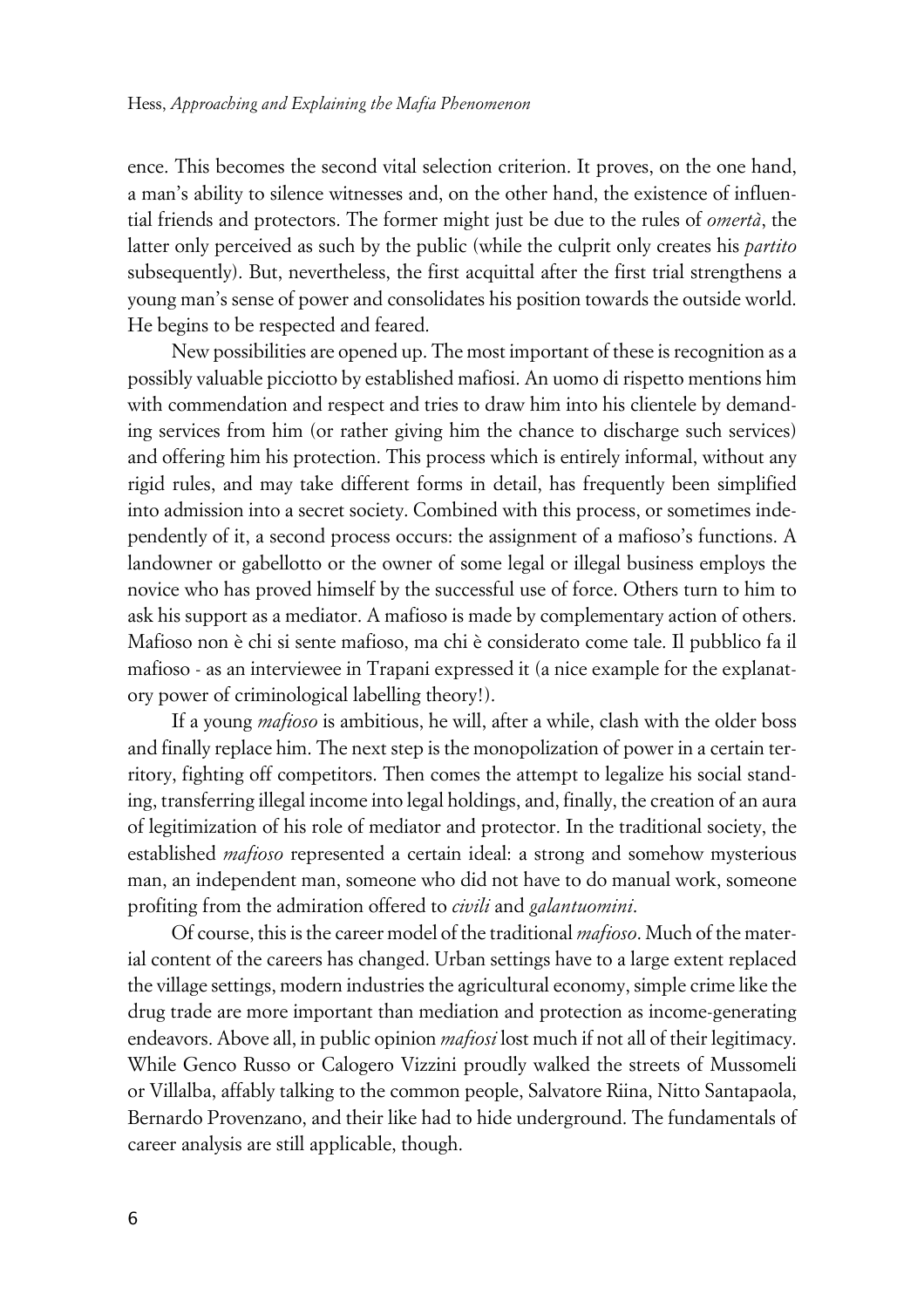#### **Structures: The Basis of Mafia Power**

A mafioso is like a spider. He weaves networks of friendships, acquaintances and obligations (Antonino Calderone).

The basic elements of traditional mafia structures were the *cosca* and the *partito* – the mafia "family" and the network of connections to politically influential persons. These two elements correspond to the two resources on which the power of the mafia fed: on the one hand, the capability to use violence, manipulate public opinion, and so on; and, on the other, the ability to influence state authorities and neutralise the police and the courts in the process of justice. What was decisive was the optimal strategic position of the *mafioso* as provider of, and channel for, services, goods and information between members of the *cosca*, with its wide circle of clients and members of the *partito*.

In general – and in principle – little has changed in this regard, even in the last decades. It seems that the *cosche* have become larger, in some instances even considerably larger. While previously the number of close followers of a *mafioso* seldom numbered more than 10 or 15 people, today, even if the average number may be similar, mafia group-ings exist which are believed to number between 70 and 80 men. The *cosca* Bontade in Palermo is supposed to have had as many as 120 members during the 1970s and the *cosca* Santapaola in Catania at the start of the 1990s had more than 200.

The nucleus of the modern *cosche* consists, as it always has, of the biological family: the basic internal connection is blood ties. In this way, loyalty and mutual dependability are still best guaranteed. Through marriage or the establishment of ritual kinship links, such as a godparent relationship, the mafia still attempts to make use of this, the most strongly-binding force, weaving large circles of contacts with one another. A good example of this could be seen in Palermo in the 1970s, in the very powerful conglomerate of the Inzerillo-Di Maggio-Gambino-Spatola families, who were each related to the others by marriage.<sup>4</sup> Around this solid nucleus, networks of friendships and clients are built up. There is, furthermore, the attempt –through ceremonial induction rites into the *Cosa Nostra* ("our thing"), oaths of loyalty and formal recognition as "members" – to make use of the elements of fascination and fear common to secret societies in order to foster mutual loyalty (more on this subject to come). Also, mutual financial interests could be a binding element. But mutual membership as *uomo d'onore* in the same *cosca*, and the even weaker bond of the

<sup>4</sup> See Raith 1984, 271 ff.; Arlacchi 1989, 135-143, 197.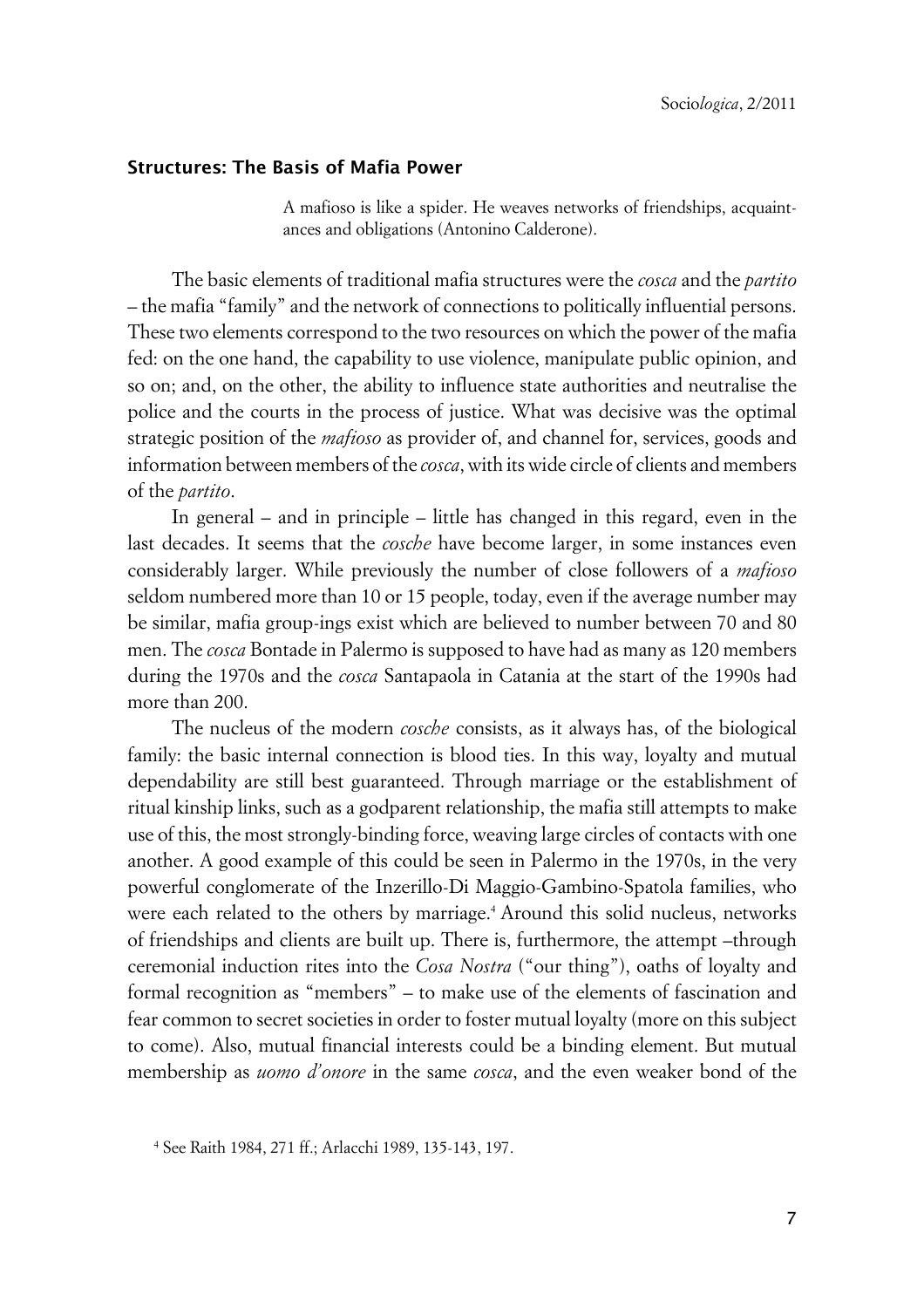common membership in the *Cosa Nostra*, together with common business interests, all remain secondary and precarious and do not prevent changes of alliance.

The number of adult male relatives – the number of sons of a *mafioso*, the number of brothers with their respective sons – is also the deciding factor of the military strength of a *cosca*, or of the dominant strong man, or of the dominant family group (from which the *cosca* usually takes its name). In addition, all *capi-mafia* are always trying to further increase their means of force and may take bandits, field guards and other promising young people into their service. This often only done temporarily and for particular tasks, but sometimes they also become long-term *bassa mafia* clients, who have the opportunity to be co-opted into the inner echelons of the *cosca*. The same mechanism is still functioning today, as we read in the statement of the *pentito* (that is, a repentant former *mafioso* working together with the justice system as a crown witness), Antonino Calderone from Catania:

In the hazy circles of every reasonably influential uomo d'onore there are twenty or thirty young people moving around, who are nobody, but want to be somebody. These young people are at his disposal, always there to do him little favours, offering their services, asking if he needs them... willing to do anything and like nothing more than an opportunity to prove themselves, and, if possible, be accepted into the Cosa Nostra.<sup>5</sup>

The supply of such criminal labour is plentiful everywhere where economic misery and socio-cultural disintegration are particularly great, and in this regard the poor, proletarian districts of the Southern Italian cities of Palermo, Catania, and Naples strongly resemble those of the Third World. In these districts there are not only higher levels of destructive, diffuse violence, but there is also a great potential of military power which can be mustered by criminal organisations. However, they must be capable of controlling this potential. And in this, the *mafiosi* are not necessarily any more successful than the police, since the relationship is ambivalent (just as it had previously been with the bandits in the provinces). The small criminals provide not only a supply of new blood, they are also the plague against which the mafia must defend the business people they "protect." They are partly even serious competition for the dominance over territory. For example, for a time the *cosca* of the Calderones had to withdraw from the centre of Catania to avoid large street gangs.<sup>6</sup> The latest appearance, mainly in the provinces of Agrigento and Trapani, of the so-called *stidde* (stars, criminal gangs which are not recognised by the *mafiosi* as *cosche* or as *cosa nostra*) shows up such tensions. In addition, the wide availability of these henchmen

<sup>5</sup> Translated from Arlacchi 1992, 149.

<sup>6</sup> See Arlacchi 1992, 154ff., 215-232, 246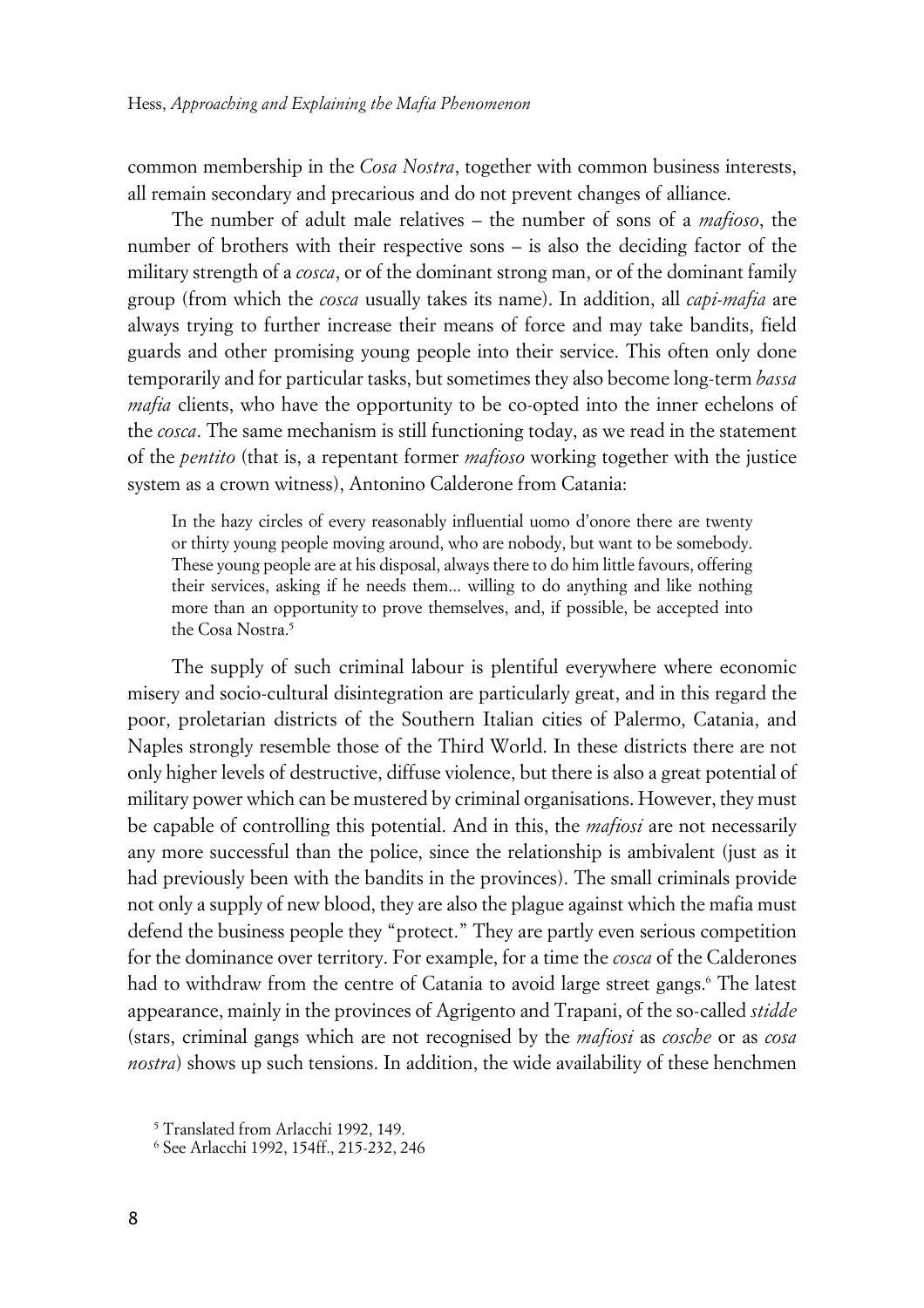and their client-relationships with individual *mafiosi*, rather than to the *cosca* as such, furthers potential divisions within the *cosca* as well as military clashes between *cosche*.

The other mainstay of *mafia* power is, as mentioned, the *partito*. Calderone also describes in detail the ways and functions of a modern *partito*. His *cosca*, led by his brother Giuseppe, had a strong connection to the Catanian entrepreneurial family, the Costanzo, on the basis of exchange of services. The Calderones protected the wealthy Costanzo family from kidnapping and blackmail and protected the firm's large construction sites and plants against extortion attempts. They obtained public contracts for them, often through their mafia contacts, mainly in Palermo. They conducted dealings with *mafiosi* from other territories when the Costanzos were carrying out building contracts in other provinces of Sicily. They intimidated workers who wanted to strike and carried out attacks on competing firms to throw them off balance. Although they were paid for these services, the protective screen against prosecution which the Costanzos could provide was much more important and more valued.

The Costanzos owned a hunting ground and a seaside hotel, where they entertained Carabinieri officers, judges and politicians and brought them together with *mafiosi*. A public prosecutor lived rent-free in one of their houses. One of their managers conducted an election campaign for the Christian Democrat candidate Milazzo with their money. Their money was used to bribe useful people (a secretary at police headquarters received 500,000 lire, a public prosecutor 30 million). As compensation, a politician would put in a good word to a judge, a Carabinieri colonel would organise the transfer of an overly diligent captain, a public prosecutor would strike certain names off the wanted list, a secretary would give warning of a planned arrest.<sup>7</sup> It is the volume of such seemingly banal details which must be kept in mind to understand the power of the mafia phenomenon.

To say it again, the Mafia is not a cancerous growth which by chance has begun to grow in a healthy body. It exists in complete symbiosis with the masses of protectors, collaborators, informants and debtors. That is the humus of the Cosa Nostra.<sup>8</sup>

And this humus reached up high, through many varying networks of power. Through the Socialist and Christian Democratic parties, in particular the Andreotti faction and –possibly – to the man himself; through organisations as shrouded in mystery as the Knights of the Holy Sepulchre, Opus Dei, many Masonic Lodges and the most criminal of them all, the notorious secret Lodge, Propaganda Due, through to the executives of a variety of power hierarchies in the state and in business associ-

<sup>7</sup> See Arlacchi 1992, 175-214

<sup>8</sup> Translated from Falcone/Padovani 1993, 88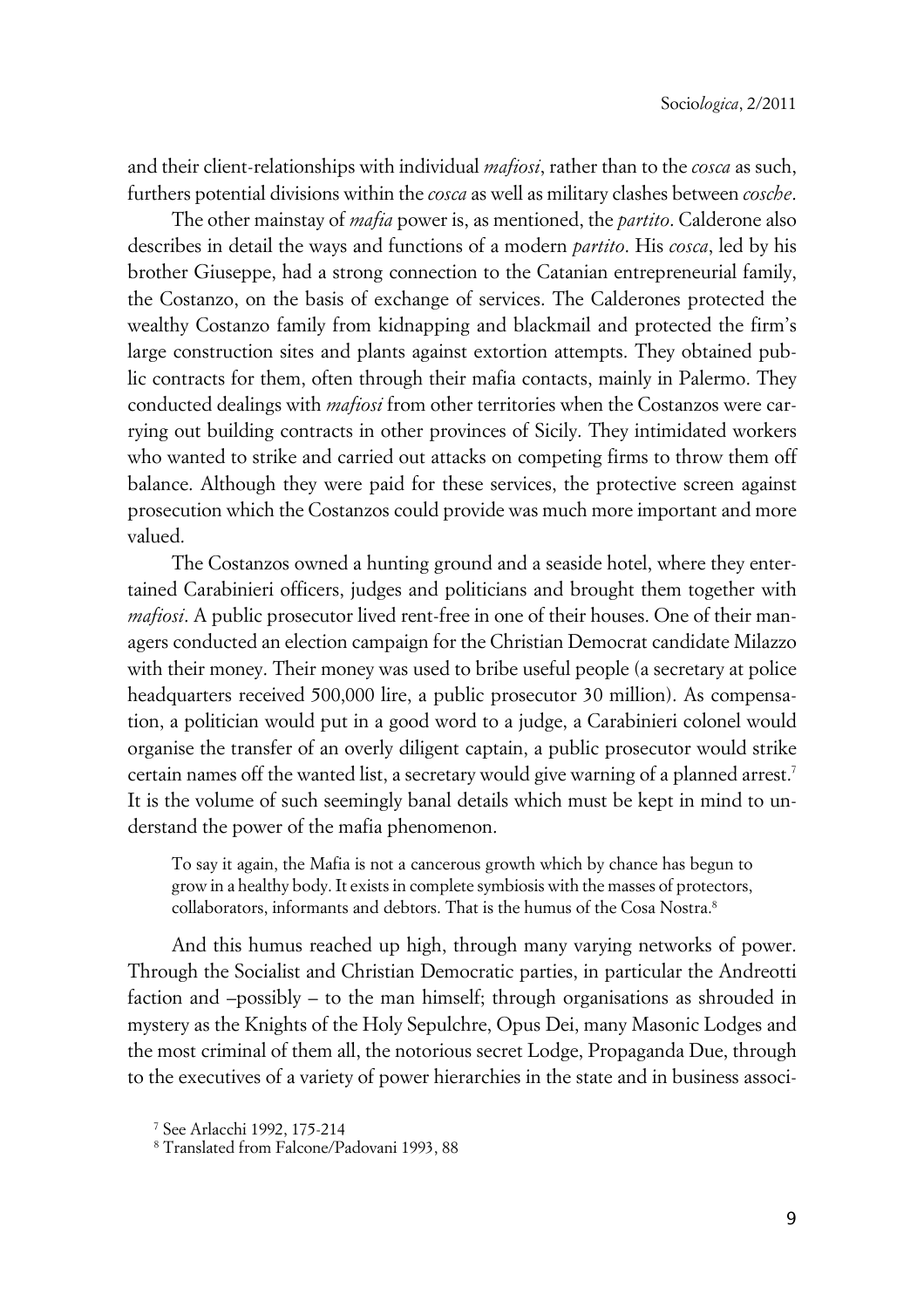ations.<sup>9</sup> Even at the highest levels, the *mafiosi* were always concerned with neutralising the process of justice and with influencing legislation and the regulation of the economy. In the last two decades, two new factors have been added to the existing ones: first, the enormous financial power of mafia entrepreneurs, which resulted from drug trafficking and made them independent of some connections; and, second, direct terrorist threats against members of the state apparatus, which had been very uncommon previously. These factors led to a greater autonomy of the mafia in dealings with political figures, but, as a result, also to a weakening of networks and ultimately to crisis.

#### **xThe Reciprocal Influence of Myth and Reality**

A Calabrian chicken decided to become a member of the mafia. He went to a mafia Minister to get a letter of recommendation, but was told that the mafia did not exist. He went to a mafia judge, but he also told him that the mafia did not exist. Finally he went to a mafia mayor, and he too told him that the mafia did not exist. So the chicken went back to the henhouse, and when the other chickens asked, he answered that the mafia did not exist. Then all the other chickens thought he had become a member of the mafia and became afraid of him (Luigi Malerba).

In mentioning structures, one cannot avoid at least touching on the centuryold debate about the theory of the mafia as one big secret society. The historical material seems clear to me: there is organisation, but not "the organisation."10 In recent times, however, the confes-sions of so-called *pentiti* who have testified before examining magistrates suggest again more organisational formality. One must respect these testimonies, but, in so doing, neither discard definite knowledge about the past, nor abandon all scepticism with regard to the present day. First, as to the name of the organisation: earlier it was obvious that it was called "mafia." Today it seems equally

9 See Violante 1992, 113–118. At the end of 1992, charges were brought against 350 members of Freemason Lodges for supporting mafia organizations; see Observatoire Géopolitique des Drogues 1993, 185. Incidentally, the Catholic Church played a most inglorious role in this humus in that it accepted the mafiosi as loyal servants and sponsors of religious celebrations and, thus, helped to legitimize the position of the mafiosi. This attitude has a long tradition, as from 1870 (the year of the conquest of Rome by the young kingdom of Italy) up until Mussolini's concordate with the Vatican in 1929, the Church was an adversary of the liberal state. And since the end of the Second World War, the Church was bound to the Christian Democrats who, in turn, relied on mafia connections. Only recently have the high clergy been able to make the decision to publicly pass judgement on the doings of the mafia; see Gambetta 1992, 52–61.

<sup>10</sup> For this differentiation see Cressey 1998. In Fascism and the Mafia, Duggan has again, with a great deal of material and strong arguments, dissected the theory of the mafia as one big secret society [Duggan 1989, particularly pp. 15–91]. He has also analyzed the functions of this theory: to simplify the interpretation of complicated courses of events on an island which was so difficult to govern; to stigmatize subcultural rival powers; to justify central state repression and to explain the failure of police, the justice system and government by reference to a sinister and perfectly organized enemy.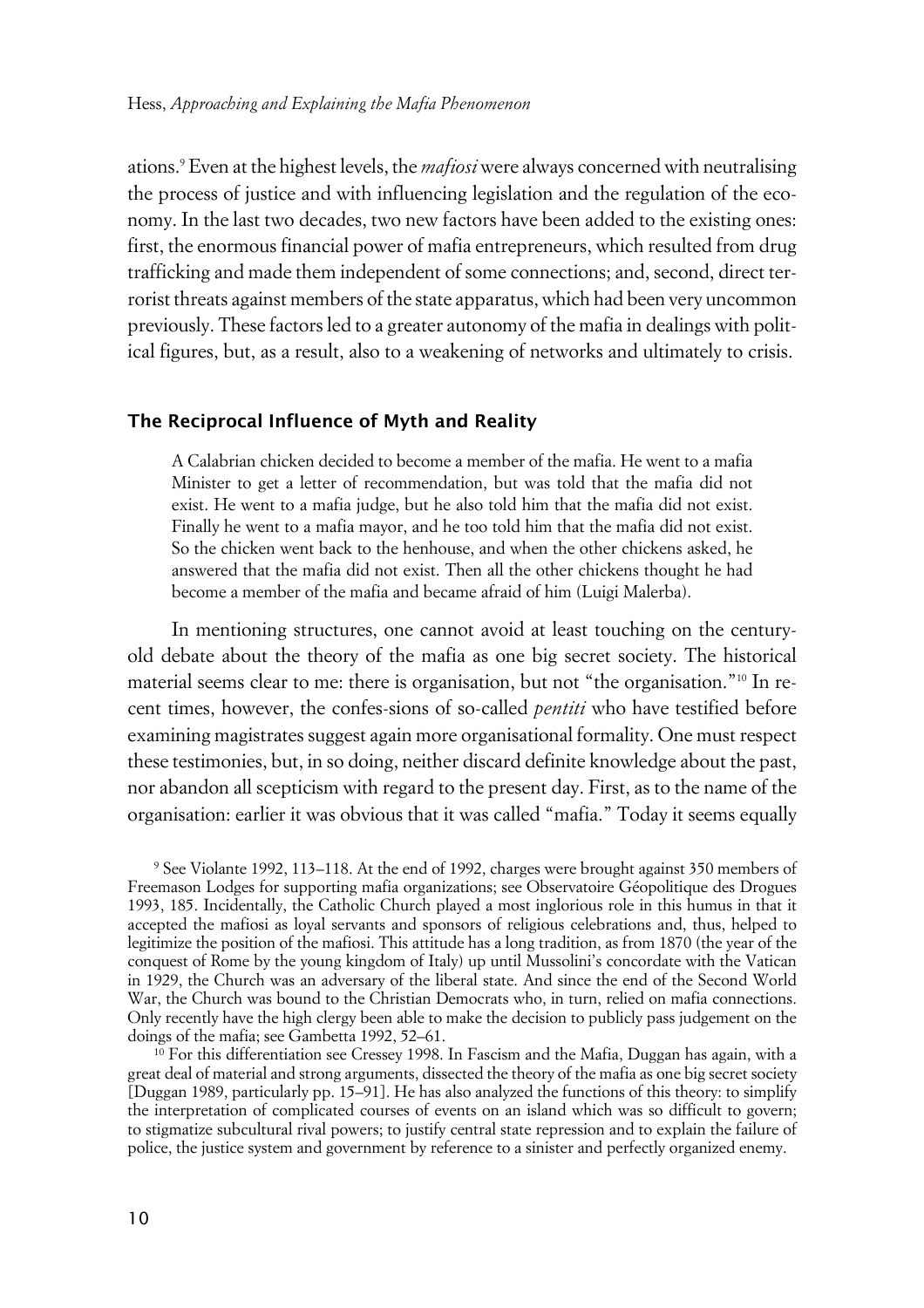clear that in reality it is known as *Cosa Nostra*. So far as this last name is concerned, one can confidently say that it was only recently imported from America, where it was misunderstood during the hearings of the McClellan Commission (1957-1959) to be the proper name of an organisation. This was then propagated by the media.

The structure of the organisation is regularly presented as follows (and this corresponds broadly to schemata which have been set out for decades in American criminology textbooks and which appear in the press and on television). The *Cosa Nostra* consists of families which are autonomous in their respective territories. All members call themselves *uomini d'onore*, but the families are structured hierarchically. The basic members are known as *soldati*. From their own ranks they elect a *rappresentante*, a boss who represents the family. The chief appoints his deputy and *capi-decina* (heads of ten; that is, non-commissioned officers) and a *consigliere* (adviser). The *rappresentanti* represent the families in a provincial commission and representatives of the provincial commissions make up the most senior committee, the regional commission (*Regionale* or *Cupola*). New members are accepted in a ceremony marked by traditional initiation rites. Within the organisation, a strictly sanctioned system of norms is in place which commands, above all, absolute obedience to the *capi-decina* and the *rappresentante,* complete honesty and exchange of information on the inside and total secrecy on the outside and first loyalty to the organisation, before and above all other loyalties.<sup>11</sup>

Doubts about this exacting system are reasonable, particularly as the *pentiti* maintain, usually with regret, that they only came to know a deteriorated version of this old tradition – one with less formality; in which elections are decided in advance; in which initiation ceremonies no longer impress the hard-boiled new breed to whom violence is nothing new; and in which the only things that count are blood ties and the rights of the powerful.<sup>12</sup>

That is by no means an indication that all the abovementioned descriptions of the structure and inner life of a *Cosa Nostra* should be dismissed as pure fantasy. Rather, one can see here a circular interaction between mythology and reality. The media world (including judicial and criminological discourses, but above all novels, films and television) takes inspiration from real persons, cliques and events which it embellishes, idealises, condemns, and portrays so impressively that those who are depicted in turn attempt to stay true to the portrayal. Thus, *mafiosi* try to translate

<sup>11</sup> See Arlacchi 1992, 21-27, 52-61; Falcone and Padovani 1993, 94 ff.; Gambetta 1992, 150 ff., 366-372

<sup>&</sup>lt;sup>12</sup> See Calderone's numerous relevant statements in Arlacchi 1992, for instance on pp. 22, 38, 57 ff., 105-107, 125 ff., 270 ff. Regarding the discrepancy between theory and reality in the organizational structure of the Red Brigades, a good parallel case, see Hess 1991, 113 ff.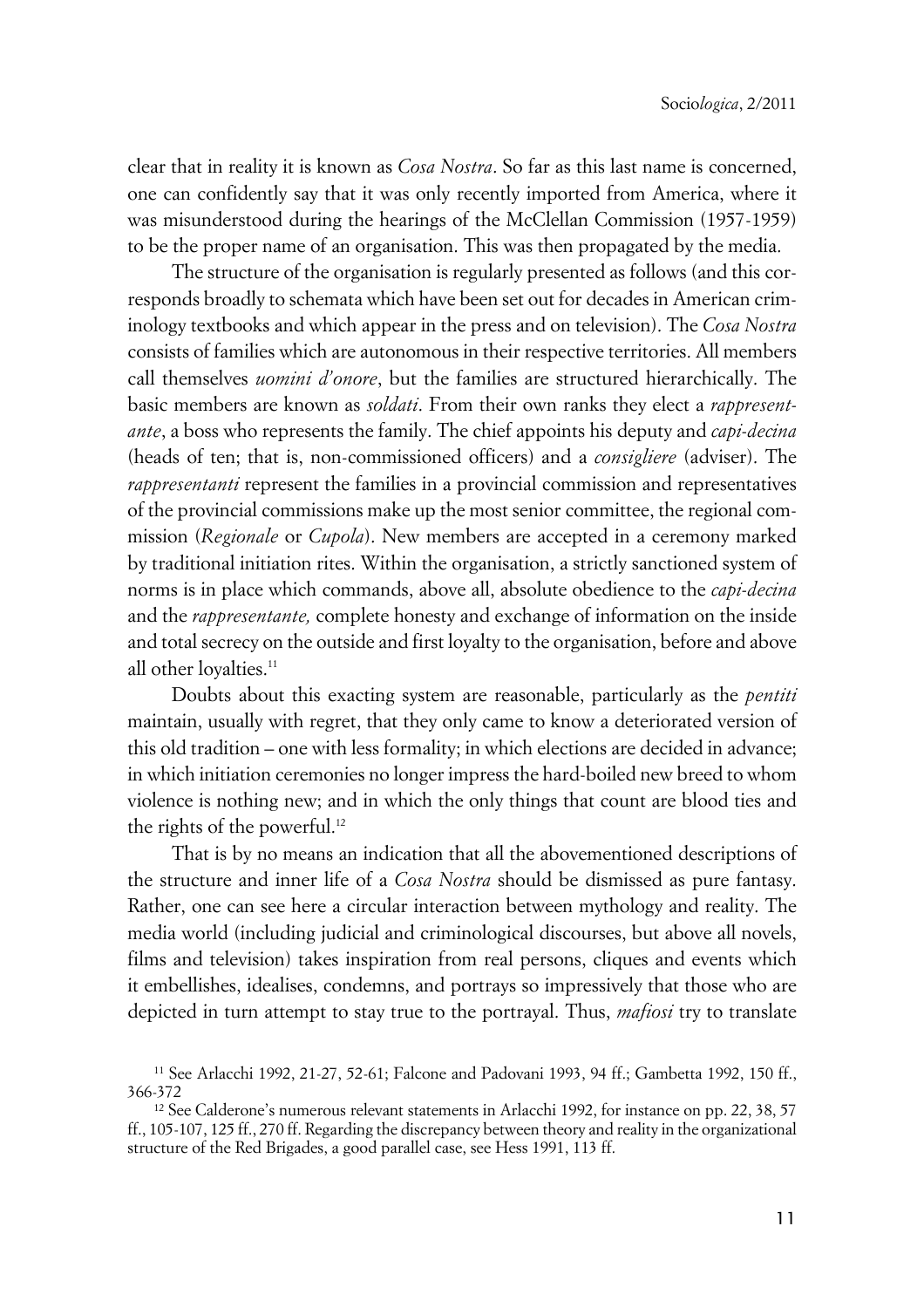their portrayal in *The Godfather* into reality, or try to live out the reality of a secret society "the way the judges who interrogated me defined it."<sup>13</sup>

That can often bring tangible benefits. Gaining membership of the mafia or the *Cosa Nostra* through mutual recognition as *uomini d'onore,* which might sometimes be honoured in a more or less formal admission ceremony, offers not only a flattering image, but also considerable prac-tical advantages, because each individual *mafioso*, in the performance of his function, profits from the fearful reputation of the organisation. The reciprocal recognition as "legitimate" *cosche* restricts the operations of competing gangs which are regarded as non-*Cosa Nostra*. In addition, the portrayal of a central executive authority as is constantly suggested in the media, has a certain attraction for the *mafiosi*.

In any case, there has always been a considerable need for regulation between the *cosche*, a need which has been constantly increasing since the 1950s because of increased mobility; the broader integration of the political and social life of Sicily; and as a result of commercial projects throughout the provinces.

Since the start of the 1970s, for example, Giuseppe Calderone, *capo* of a *cosca* from Catania, had been pushing for an inter-provincial body to avoid or reduce conflict and to facilitate cooperation. In 1975, the so-called Regional Commission brought together for the first time the chiefs of the leading *cosche* from six provinces and elected Calderone secretary. According to his brother's account, Giuseppe Calderone had far-reaching plans to create a *Cosa Nostra* according to the media image: the oligarchic leadership should be extended not only as advisory and arbitration authority but also as a decision-making authority. They were to be able to enforce their decisions not by resorting to troops of the member *cosche,* but with the help of a special panel of 50 people chosen from all the *cosche* under the command of the secretary. Principles of organisational structure and standards of conduct for members were to be established in a statute. A standard which was particularly important – that no *cosca* could have more than two brothers as members or more than two blood relatives in the leadership – is symptomatic of the greatly desired intention: the creation of an effective modern organisation independent of traditional blood ties. The Regional Commission existed for a while and possibly still exists today, but obviously has not achieved its main purpose: internal pacification. Calderone's modernisation plans never had a chance against the needs of the local and provincial strong-arm men for independence or against the power of traditional blood ties and clientele

<sup>13</sup> "Come l'hanno definite i giudici che mi hanno interrogato," says Calderone [Arlacchi 1992, 83. For the popularity of the *Godfather* see also pp. 23 and 161]. For the whole argument mainly Gambetta 1992, 178-218.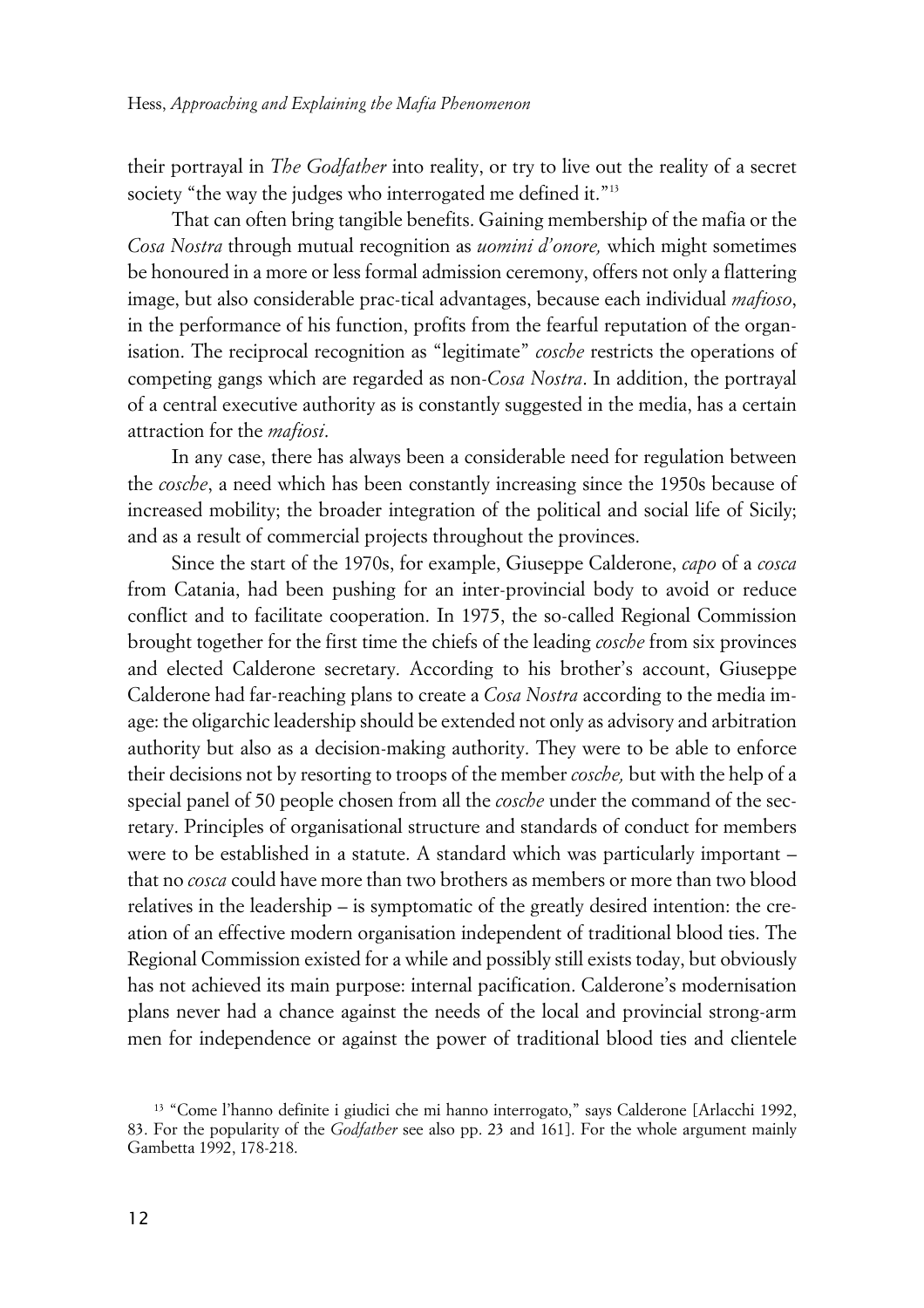connections. Even so, the media for their part embellished these timid attempts at centralisation into an all-powerful *Cupola*. 14

#### **xFunctions: Mafia as Para-State**

When you think closely about it, in character, the mafia is nothing other than the expression of a longing for order and thereby for government (Giovanni Falcone).

In an ingenious essay, the American historian Charles Tilly described governments as protection rackets, as organised crime.<sup>15</sup> Taking the example of the formation of European states during early modern times, he analyses the functions which the introduction of organised force had (and in principle still has – even if modified and more latent): war as defence against rivals who pose a threat from outside the home territory, within which the ruler strives for a monopoly over force; the formation of states as the fulfilment of this monopoly against internal rivals; protection, above all, of economically powerful clients against the enemies within (for example, repression of social revolutions) or outside the territory (for example, trade wars); and finally, taxation levies to finance this monopoly. To understand the mafia phenomenon, it is useful to once again reverse the perspectives and, instead of seeing protection rackets in the process of government, to recognise govern-ment processes in protection rackets.

The central purpose of a *mafioso* or a *mafia cosca* is always to gain a monopoly of power and protection in a designated territory and to maintain it. Mafia murders and mafia wars are, above all, signs of the struggle for power in a territory or of arguments over territorial borders. Internal palace revolts and succession struggles are almost endemic, and alliances of civil war factions with rival external power groups are common. Wars of conquest are less common. The last major mafia war was fought between two alliances from 1981 to 1983: the large Palermo *cosche* Inzerillo and Bontade, with their allies in the provinces, on the one hand; and the *cosca* from Corleone (Luciano Liggio, Salvatore Riina, Bernardo Provenzano, and so on), the Greco family from Palermo, the *cosca* of Nitto Santapaola in Catania, and so on, on the other. From this war, which in 1982 alone had a toll of 300 dead and 150 missing,  $\overline{a}$ 

<sup>14</sup> See Arlacchi 1992, 122–137. In illegal circumstances, larger organizations generally cause larger difficulties and risks and the tendency towards smaller enterprises is encouraged. As to the problems and the downfall of the Neapolitan Nuova Camorra Organizzata under Cutolo, which grew too quickly and was too large, or the Bontade cosca in Palermo, two good examples of this theory, see Gambetta 1992, 134 and 341.

15 See Tilly 1985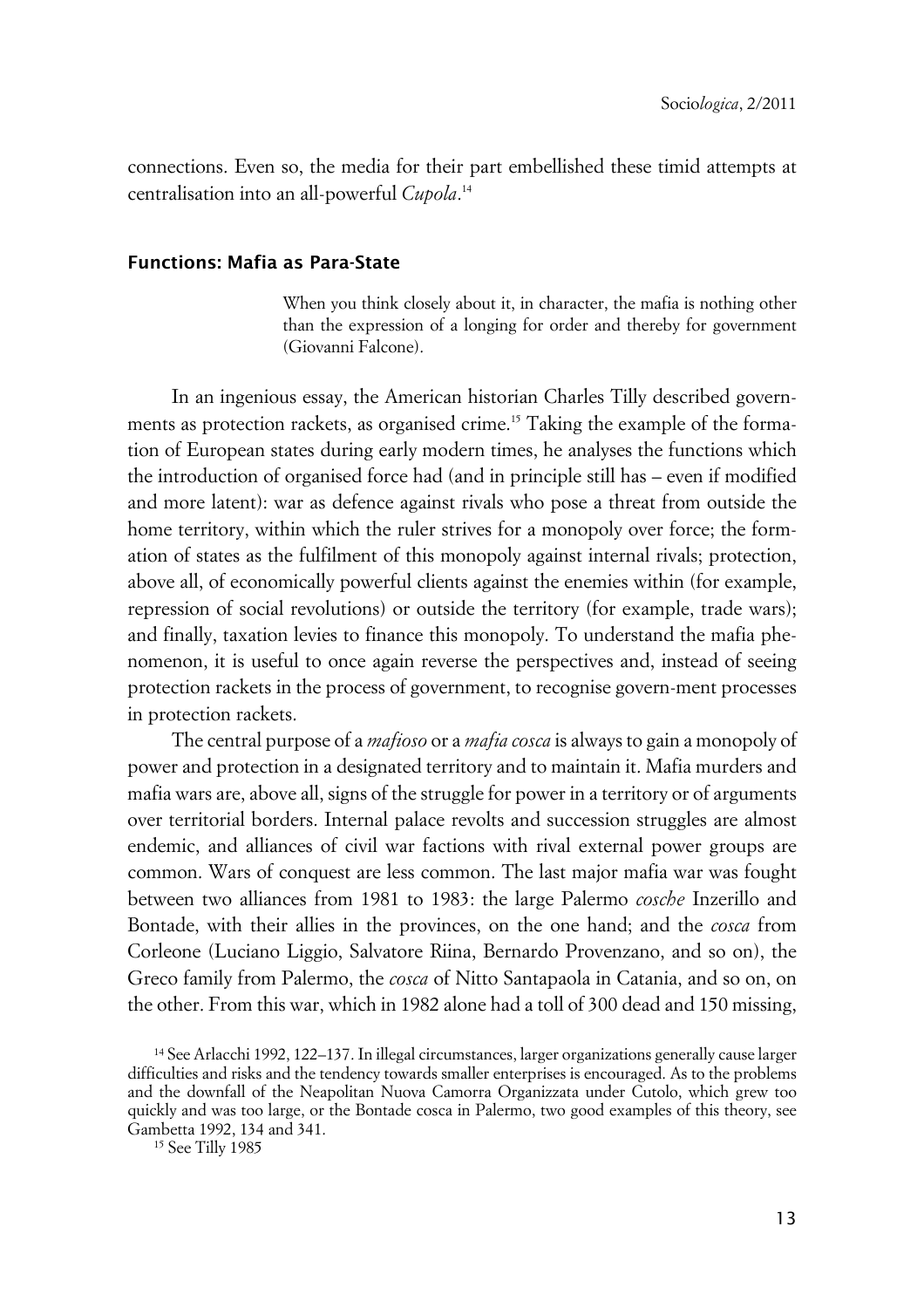the Corleonesi, the men from the small agricultural town of Corleone south-east of Palermo, emerged as the dominant power. The "dictatorship" of the Corleonesi in their attempt at centralisation during the 1980s resembled the attempt at an oligarchic trans-territorial authority of the Regional Commission or *Cupola* in the past. The ensuing events lead to the assumption that this attempt, too, came to nothing in the end. Under the particular circumstances of illegality, power monopolies seem to survive only in smaller territories.

Here, of course, "monopoly" means only the exclusion of other *mafiosi*. The state remains as permanent competition for the supply of protection and the collection of relevant moneys. A good example of the functional equivalence of mafia and police is mentioned by Calderone:

At the meeting with the other big developers Carmelo Costanzo constantly made it clear to everyone not to mess around with him, because the *mafia* was behind him [...] On the construction sites of the developer Rendo we caused a lot of damage in order to get money out of him and to subjugate him, to get him under our power [...] Also to do Costanzo a favour. But we didn't manage to subjugate him because he had police support. He was very big in the area of police and justice.<sup>16</sup>

Competition is precisely the sore point for a convinced supporter of the powerful legal state like the judge Falcone. "To say it again, the mafia does not have to be combated because of its values, which may seem warranted in a disintegrating society, but because of its very essence: there cannot be two systems of government in one society."<sup>17</sup> The mafia system was only able to develop because the protective functions of a defective state were not put to adequate use. Once established, the mafia system cannot be removed just like that, even though the state could now do all its work. Economic and political life has adjusted to this system, and it has achieved its own strong momentum because not only the mafia protagonists, but also many others, profit from it.

The protective services the mafia provides for its clients comprise protection against criminal activities, negotiation and authoritative settlement of conflicts, the guarantee of contractual arrangements, and so on. It is difficult to assess the extent to which these services are genuine, and appreciated by the recipients as a fair compensation for their payments, and to what extent the services are fictitious, in that protection is offered against a danger which is threatened by the protector himself, so that the payments are extortion money. While common discourse on the mafia stresses only the second scenario, it might well be that the extent of genuine exchange

<sup>16</sup> Translated from Arlacchi 1992, 187-

<sup>&</sup>lt;sup>17</sup> Translated from Falcone and Padovani 1993, 137.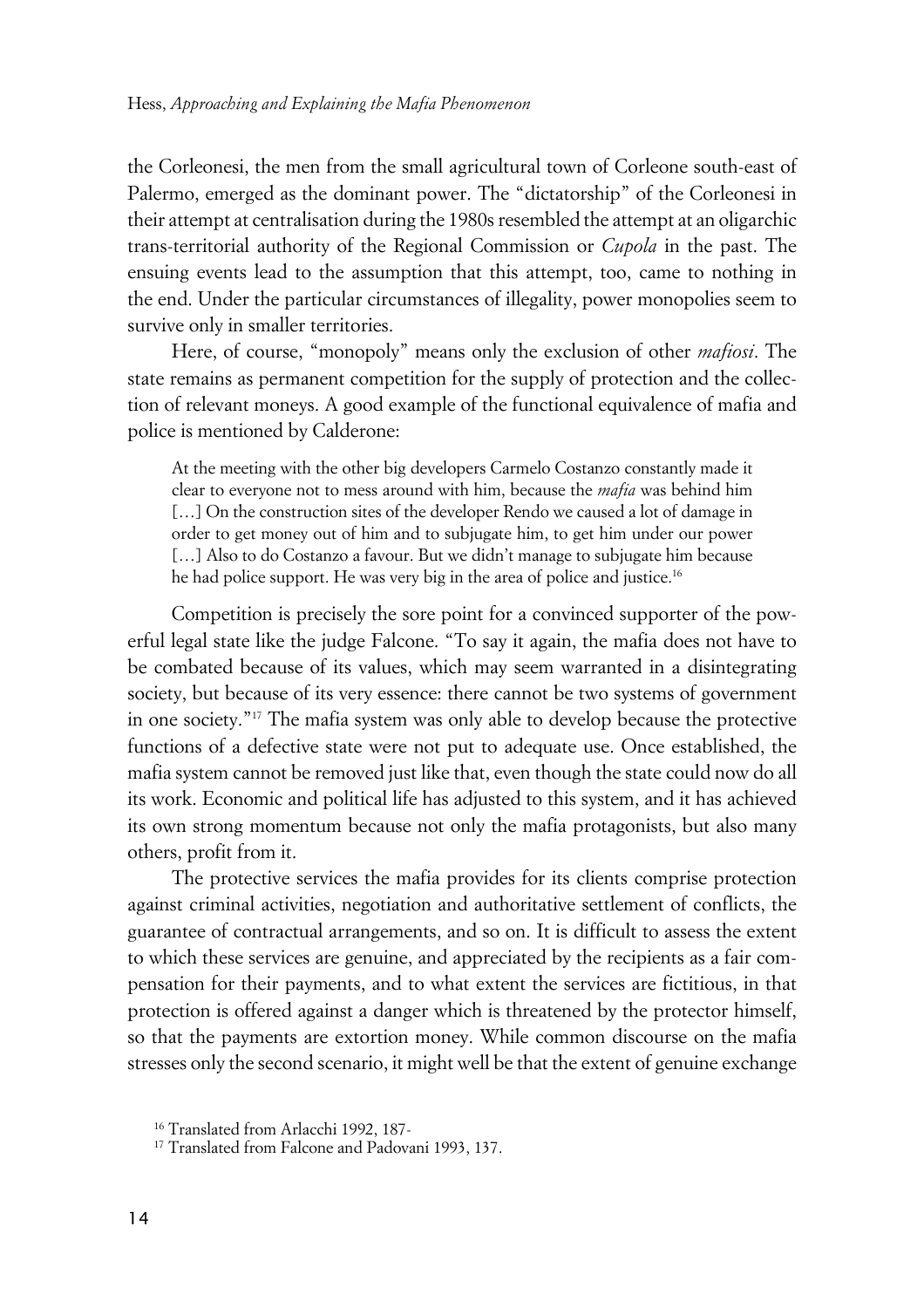is underestimated. This is the central argument in Gambetta's *La mafia siciliana*, but the following sentence is already found in Max Weber's *Wirtschaft und Gesellschaft* (Economy and Society):

The payments in practice often take on the character of subscriptions in return for which reciprocal services, namely guarantees of safety, are offered: The statement of a Neapolitan industrialist to me about 20 years ago reflecting on the effectiveness of the Camorra for businesses is relevant here: "Signore, the Camorra takes X lire from me each month but guarantees security – the State takes ten times X lire and guarantees nothing."<sup>18</sup>

There again, one could take the other perspective and see the blackmail factor in state income taxation. We are forced to pay taxes and have little to no influence on the way those taxes are used. Some of the purposes they are used for we might abhor. Other services for which we have paid are either withheld from us or of poor quality (for example, security) or we must struggle arduously to obtain them (one thinks of the often-difficult and expensive justice system). It would also be interesting to compare protection money with insurance premiums: here, also, we pay regularly, and in the majority of cases we receive no service in return, because we (fortunately) do not need it or because the insurer avoids payment.

Obviously, the protection money which is raised from small business people only makes up a small part of *mafiosi* income. When they demand protection money, therefore, it is mainly as a sign of subjugation, to signify recognition of their authority in a particular territory. As previously mentioned, these days the market for public contracts or European Union subsidies and some illegal markets, particularly the drug market, are financially much more significant.

It is in the context of these illegal markets that the mafia system achieves its greatest significance as a quasi-state. Illegality means that the trading in these markets is more uncertain and carries higher risks than in legal ones. Rights of ownership of goods are not documented anywhere and possession is precarious because of the constant threat of confiscation by the police and theft by rivals. Capital investment is also often very high. The quality of the goods varies greatly, is not standardised and is not subject to any official quality control. Contracts are entered into only verbally, are not confirmed in writing and are, therefore, always open to a variety of interpretations. The calibre of trading partners is difficult to scrutinise, as each reveals as little information as possible. Only physical persons serve as partners, not corporations, so that the enterprise disappears with the entrepreneur. Sources of mistrust, deception and conflict therefore abound, so that dealings in illegal mar-

<sup>&</sup>lt;sup>18</sup> Translated from Weber 1976, 114 ff.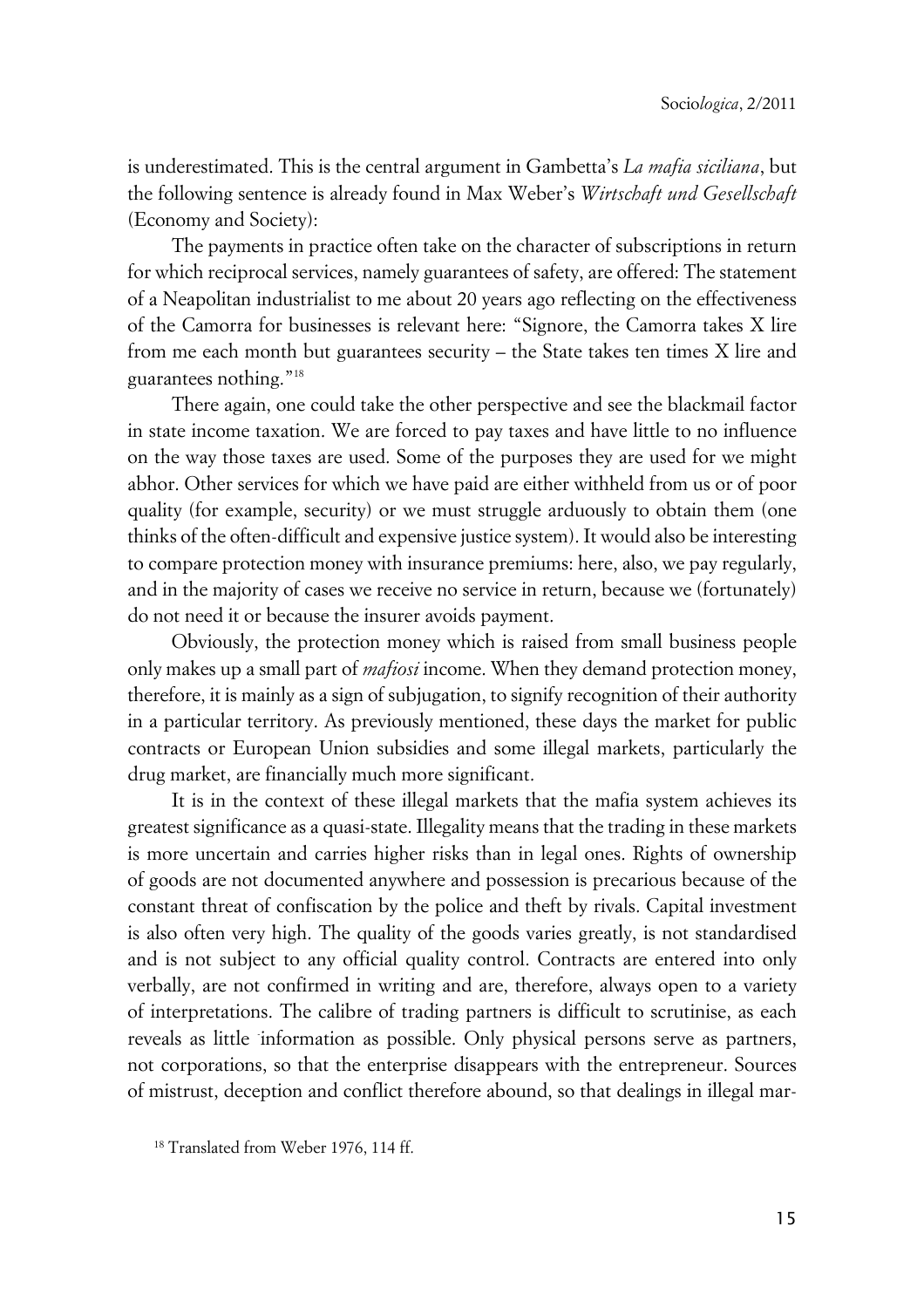kets are constantly characterised by pseudo-legal arguments about responsibilities and breaches of duty.<sup>19</sup> The illegality also means that the whole state legal system, with its arbitration and law enforcement apparatus, cannot be used. On the one hand, the need for a mechanism which in the broadest sense guarantees contracts is greater than in the legal economy. On the other hand, recourse to the state mechanism is almost completely impossible – I say "almost', because the state mechanism can still be activated by informing and can thus be used to destroy competitors.

The two methods which in this scenario are employed in all illegal trades in order to reduce the high cost of transactions (procurement of information and secrecy, meeting of conditions, settlement of disputes and so on) are trust and violence. In providing trust, the bonds of solidarity groups with non-economic loyalties play an enormous role: family ties, mainly, but also local and regional ties, nationality, religion and political persuasion. The closer these ties, the more reliable the information about potential business partners and the more confident one can be that they will keep to arrangements and maintain confidentiality, because sanctions might include expulsion from the community – which often means not only economic, but also social, ruin. In illegal (and sometimes also in legal and quasi-legal) markets, this gives a great advantage to those people who are supported by a so-called trade diaspora, settlements of a community scattered by migration which, although geographically separated, feel connected (Jews, Armenians, southern Italians and Chinese are the best-known examples). The second method, as mentioned, is violence, or better, as the actual use of force is often costly and might even be counterproductive, the convincing threat of violence. *Mafiosi* employ both methods. To recognise one another as *uomo d'onore* initiates a bond of trust. And the knowledge that a *mafioso* will vouch for the soundness and honesty of a business partner or the security of a loan or an investment in a limited partnership (as often occurs in the drug trade) in word and, of course, if needed, in action, creates a certain reliability in a world where this is a rarity.

To fulfil this function, a *mafioso* must be seen as able to win through in conflict. His reputation gives him, today as before, a good deal of his strength, which would be exhausted fairly quickly if it had to be demonstrated in every situation by the use of violence. Here the previously-mentioned notoriety of the mystical *Cosa Nostra* helps, but a per-sonal reputation which is beyond all doubt is essential. For the *mafioso* this means constant work on his reputation in regard to efficiency, precision in dealing, ruthless brutality, omniscience and omnipresence – but also in regard to facets

<sup>19</sup> See Reuter 1983, 109-131; Arlacchi 1989, 244 ff.; Gambetta 1992, 333-343.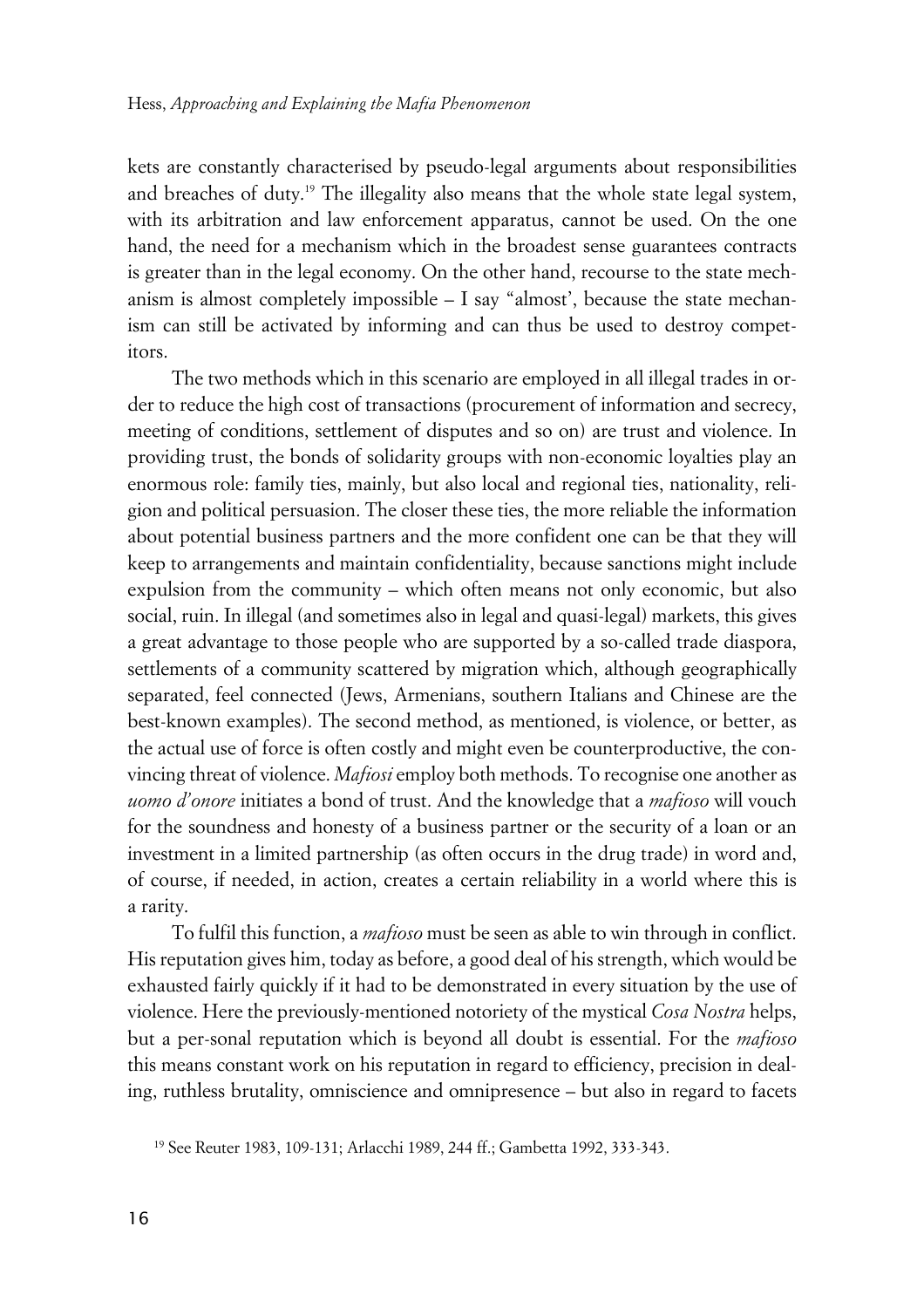of a very traditional honour such as male courage, keeping his word and leading a well-ordered family life (and most particularly in this most personal aspect he cannot afford any failures).<sup>20</sup>

#### **xFunctions: Mafia as Adventure Capitalism**

The attempt to monopolise illegal vio-lence in a territory and to rule a territory is the special characteristic of a *mafioso* and the essence of any definition of "mafia." Mafia is a power structure and, as such, is of a quite different quality from what is commonly known as organised crime (which in most cases consists mainly of cooperation for the purpose of material profit). Psychologically, the deciding factor lies here too.

The actual goal is power. The sinister passion of the *capi-mafia* is not the hunger for money, but the hunger for power. The fugitive bosses could live in luxury overseas until the end of their days. But instead they stay in Palermo – constantly hunted, ever in danger of being caught by the police or being killed by competitors – only to avoid losing control over their territory and falling from their pedestal. Marino Mannoia once said to me: "It is often believed that people work with the Cosa Nostra for the money. But that is only partly true. Do you know why I became an *uomo d'onore*? Because before I had been a nobody in Palermo and then after-wards where I went, heads bowed. You can't value that in money."<sup>21</sup>

To separate this political use of violence from the use of violence as an economic factor – not only for the benefit of clients of mafia services, but also for individual financial enrichment – is difficult and can only be done analytically. *Mafiosi* have always tried to use their positions of power in order to monopolise or at least improve certain opportunities for financial gains. In the 1970s, these efforts attained a new dimension with the spread of the so-called "entrepreneurial mafia."<sup>22</sup>

Since that time, unique hybrid phenomena have been noticeable in the economy of the Italian south (Sicily, Calabria, and Campania): modern construction, trade, and service enterprises which are technically up to date and which operate in expanding

<sup>&</sup>lt;sup>20</sup> The mafioso guards this reputation, is himself convinced of its veracity and sets it against, for instance, the dishonourable behavior of politicians: "lt is hard for a politician to become an *uomo d'onore*. Within the Cosa Nostra there is a strong dislike of politicians because they cannot be trusted, because they do not keep their promises, because they constantly play the smart alec. They are false people without principles," says Calderone in Arlacchi 1992, 208 ff.

<sup>&</sup>lt;sup>21</sup> Translated from Scarpinato 1992, 94.

<sup>22</sup> See Arlacchi 1989.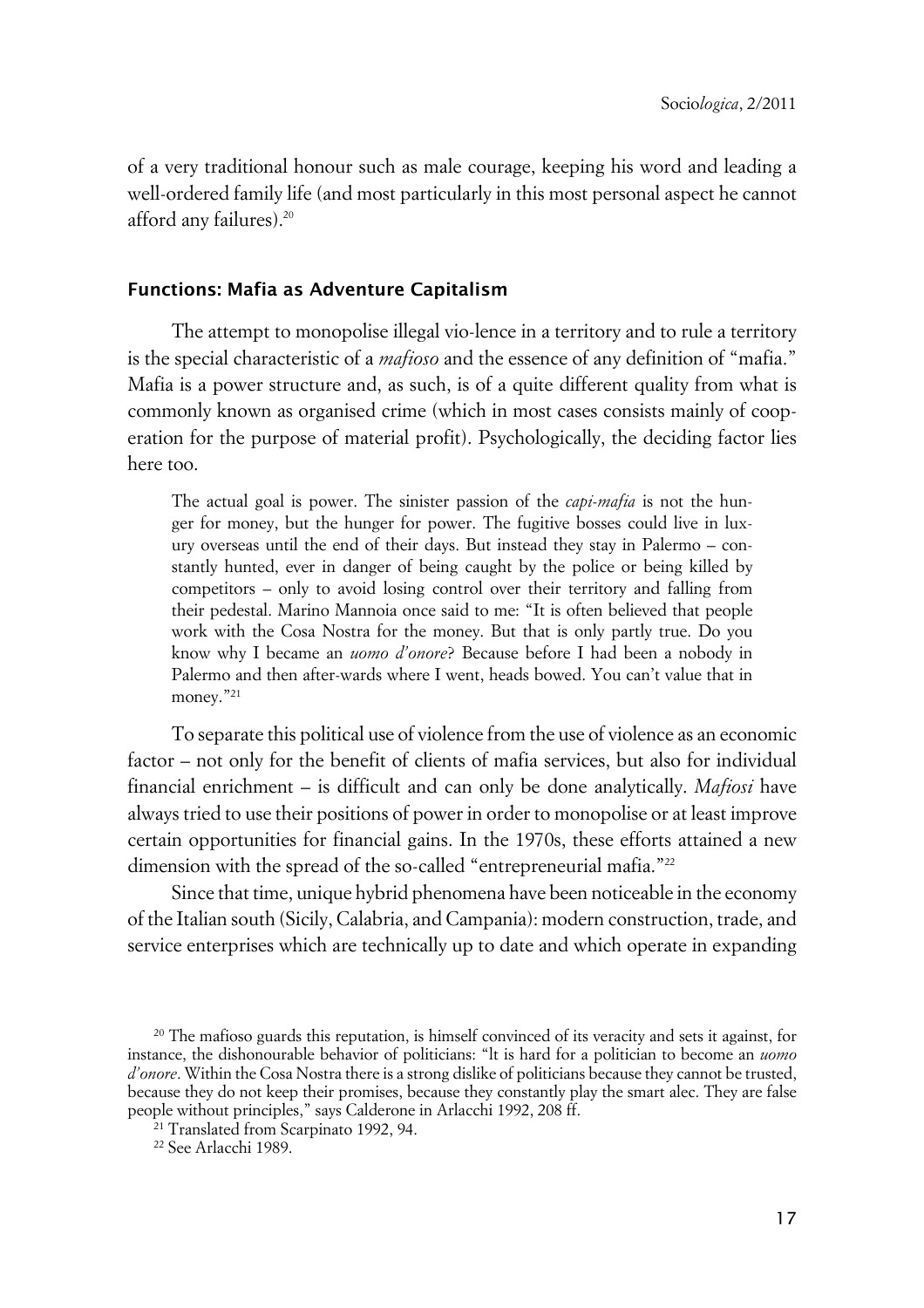sectors of the economy, but which show traditional, or downright archaic, elements and which, above all, employ unscrupulous physical violence as a business method.

The great success and the extraordinary growth of such enterprises are based on competitive advantages which they gain simply through the use of violence or through other illegal activities. The most important competitive advantage lies in discouraging competitors through more or less explicit threats and, when necessary, through attacks on plant installations and staff. This mechanism functions above all in the competition for government contracts or in the allocation of subcontracts in the major industries of housing, harbour, motorway and road construction, in tourist towns, and in the transport sector.

A second competitive advantage is that mafia enterprises can count on reduced labour costs, in that they evade social security contributions, pay no overtime and prevent trade union activities; in short, they intimidate not only the competition, but also the workers. A third advantage is the considerable financial resources at their disposal, which do not come from the accumulation of the usual profits or from bank loans for which interest would have to be paid, but from illegal activities outside the legal business sector (first from cigarette, and later from drug, smuggling).

In addition to the use of violence, a further traditional element which is foreign to modern capitalism, is the organisation of mafia enterprises on a basis of blood relationships, a type of "family communism" with common ownership and without clear separa-tion of the finances of the family and the business. The business relationship spans continents – efficiently reducing the cost of transactions – via family contacts.

Also characteristic of the mafia style of business is that the enterprising *mafioso* is only interested in fast wealth for which he does not have to work, but gains through a few speculative operations. He takes enormous risks and is constantly under the threat of death or prison. As quickly as he earns his fortune in these cases, he (and also the family) loses it.

Considering the mostly humble beginnings of the *mafiosi* of today, as of the past, the fascination with power and with money is understandable. One may presume, though, that with successful *mafiosi* we are taking a selection of personalities for whom risk has not only a functional, but also an expressive value, a very particular fascination. A sort of implicit existential philosophy is expressed in the answer to the question of a judge, whether the life of the *mafioso* Salvatore Inzerillo had been worthwhile, as he had to die so young:

Inzerillo dies at 37. That is true. But his 37 years are like 80 of any normal person. Inzerillo lived well. He got a lot out of life. Others will not even have one hundredth of these things. It's not a sin to die so young when one has done, experienced and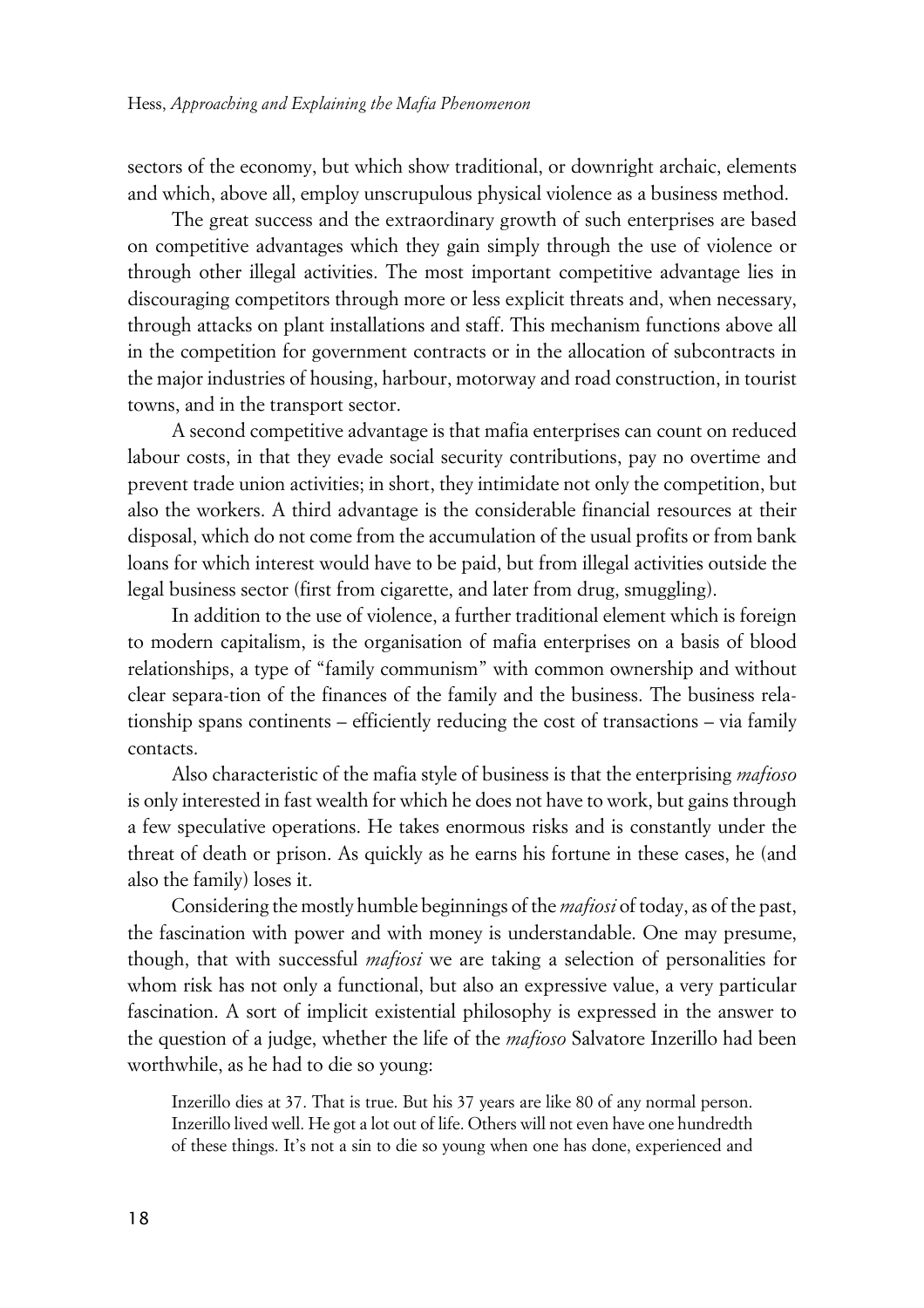had all that Inzerillo did, experienced and was able to have. He did not die weary of life or dissatis-fied. He died satisfied. That is the difference.<sup>23</sup>

According to Max Weber's terminology, the *mafioso* is an adventure capitalist, occupied in the "acquisition of capital as an adventure" and full of "that ethos of adventure which scorns the barriers of ethics." And the field of business in which the mafia entrepreneur is active, is that of adventure capitalism "which is oriented around political opportunity and irrational speculation."24 Here, it is the construction and transport areas in which there are unusual financial opportunities for parasitic profits through particular political conditions, namely state and European development funds and government contracts, and, of course, the drug market, in which prohibition pushes the risks and the profits into the realm of fantasy.

But I repeat that the economic activity of a *mafioso* is a secondary factor. His position and connections as a *mafioso* are very helpful in the process, but he does not carry on this financial activity as a *mafioso*. This is particularly clear in drug trading. All the *pentiti* have stressed that the involvement in drug trading is not a matter for *cosche* or for the *Cosa Nostra*, but rather a private matter of individuals in which they also regularly work with non-mafia people. The business of the *cosche* is, as mentioned, the power over a territory and, in that sense, mafia is something different and more than organised crime in the current sense (it is more the initial target of criminal prosecution to reduce it to that).

#### **xEpilogue**

The scholars who contribute to this special issue were asked what impact, what consequences, what kind of influence their research and their publications have had. Above I have mentioned the curious reciprocal influence of the reality of the mafia, on the one hand, and the fictional treatment of it, on the other. With scholarly books a possible influence seems much more difficult to trace (apart from the influence on the career of the scholars themselves which sometimes, as in my case, was considerable; all the authors in this issue of *Sociologica*, in a sense, have to be grateful to the mafia!).

My book was in general well received, translated into Italian, English and Spanish and has had altogether until now twelve editions. I must admit that I was proud of the prefaces of Leonardo Sciascia, Nicola Tranfaglia, and Donald Cressey and the dozens of quite favorable reviews (including a very nice one of Eric Hobsbawm). I

<sup>23</sup> Quoted in Arlacchi 1989, 132.

<sup>&</sup>lt;sup>24</sup> Ouotations translated from Weber 1978, 43 and 61.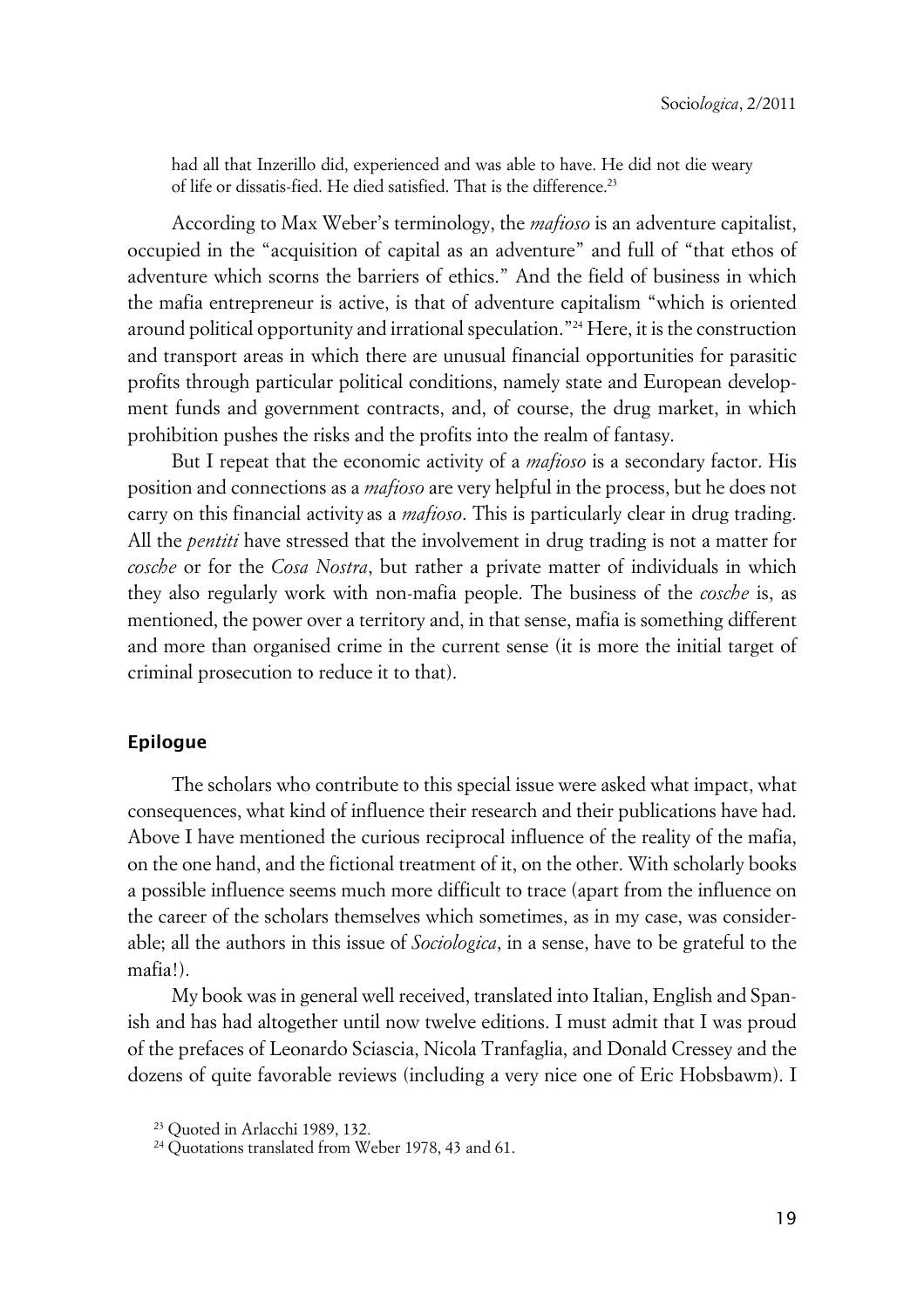think the book may have helped to see some myths of the mafia in a very skeptical way and further a rigorous sociological analysis of organized crime.

But all that concerns a rather restricted scientific community and not actual politics and law enforcement. I guess that we scholars have to be quite humble in this respect. Giovanni Falcone reports that, when he got seriously interested in the mafia, he read Cesare Mori's *Con la mafia ai ferri corti* as well as "the sociologist Henner Hess."25 I guess that Mori helped him more than I did. And this is probably true for Dalla Chiesa as well as for all the others who are really *con la mafia ai ferri corti.*

I must admit that I will read with great interest what my colleagues have to say about that.

#### **References**

Arlacchi, P.

- 1989 *Mafiose Ethik und der Geist des Kapitalismus. Die unternehmerische Mafia*. Frankfurt: Cooperative Verlag.
- 1992 *Gli uomini del disonore. La mafia siciliana nella vita del grande pentito Antonino Calderone*. Milano: Mondadori.

Cressey, D.

1998 "Foreword." Pp. vii-ix in H. Hess, *Mafia and Mafiosi. Origin, Power and Myth*. New York: New York University Press.

Duggan, C.

1989 *Fascism and the Mafia*. New Haven-London: Yale University Press

Falcone, G.

1993 *Mafia intern*. München: Knauer.

Gambetta, D.

1992 *La mafia siciliana. Un'industria della protezione privata*. Torino: Einaudi.

Hess, H.

1991 *La rivolta ambigua. Storia sociale del terrorismo italiano*. Firenze: Sansoni.

Loschiavo, G.G.

1962 *Piccola pretura*. Roma: Vito Bianco.

Montanelli, I.

1958 *Pantheon minore*. Milano.

Observatoire Géopolitique des Drogues

1993 *La drogue – nouveau désordre mondial*. Paris: Hachette.

25 See Falcone, Giovanni/Padovani, Marcelle: Mafia intern. München 1993, 38.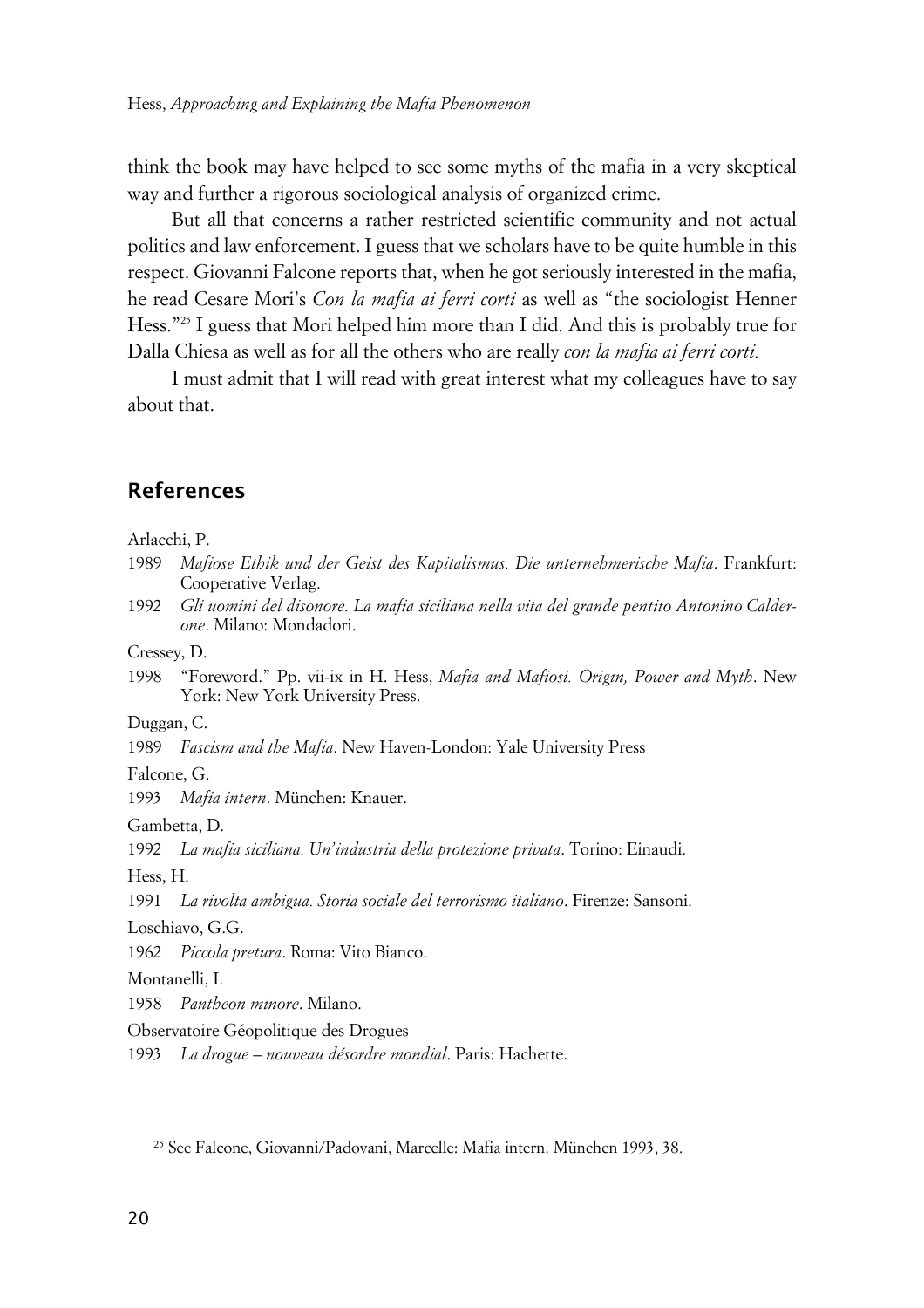Raith, W.

1984 "Postfazione." Pp. 251-286 in H. Hess, *Mafia*. Roma-Bari: Laterza, 2nd ed.

Reuter, P.

1983 *Disorganized Crime. The Economics of the Invisible Hand*. Cambridge, Mass.: MIT Press. Santoro, M.

2000 "Mafia, cultura e subculture." *Polis* 14: 91-112

Scarpinato, R.

1992 "Mafia e politica." Pp. 89-112 in Aa. Vv., *Anatomia di un regime*. Roma: Librerie associate.

Sciascia, L.

- 1961° *Il giorno della civetta*. Torino: Einaudi.
- 1961B *Pirandello e la Sicilia*. Caltanissetta-Roma: Salvatore Sciascia Editore.

Tilly, C.

- 1985 "War Making and State Making As Organized Crime." PP. 169-191 in *Bringing the State Back In*, edited by P. P. Evans, D. Rueschemeyer, and T. Skocpol. Cambridge: Cambridge University Press.
- Tomasi di Lampedusa, G.
- 1958 *Il gattopardo*. Milano: Feltrinelli.

Violante, L.

1992 "La forza della mafia non è nella mafia." Pp. 113-118 in Aa. Vv., *Anatomia di un regime*. Roma: Librerie associate.

Weber, M.

- 1976 *Wirtschaft und Gesellschaft. Grundriss der verstehenden Soziologie*. Tübingen: Mohr, 5th ed.
- 1978 *Gesammelte Aufsätze zur Religionssoziologie*. Tübingen: Mohr 7th ed.